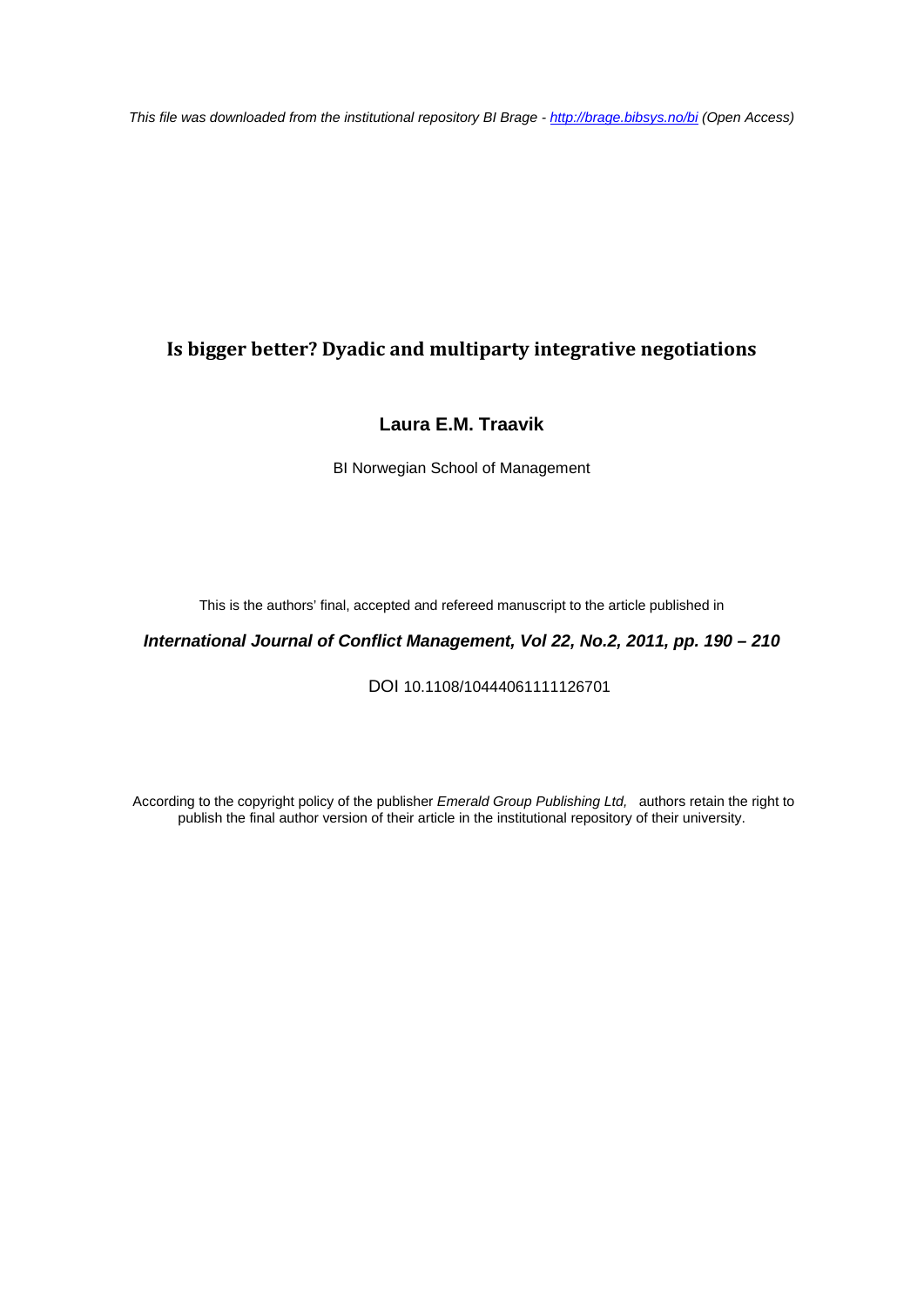**Is bigger better?**

**Dyadic and multiparty integrative negotiations**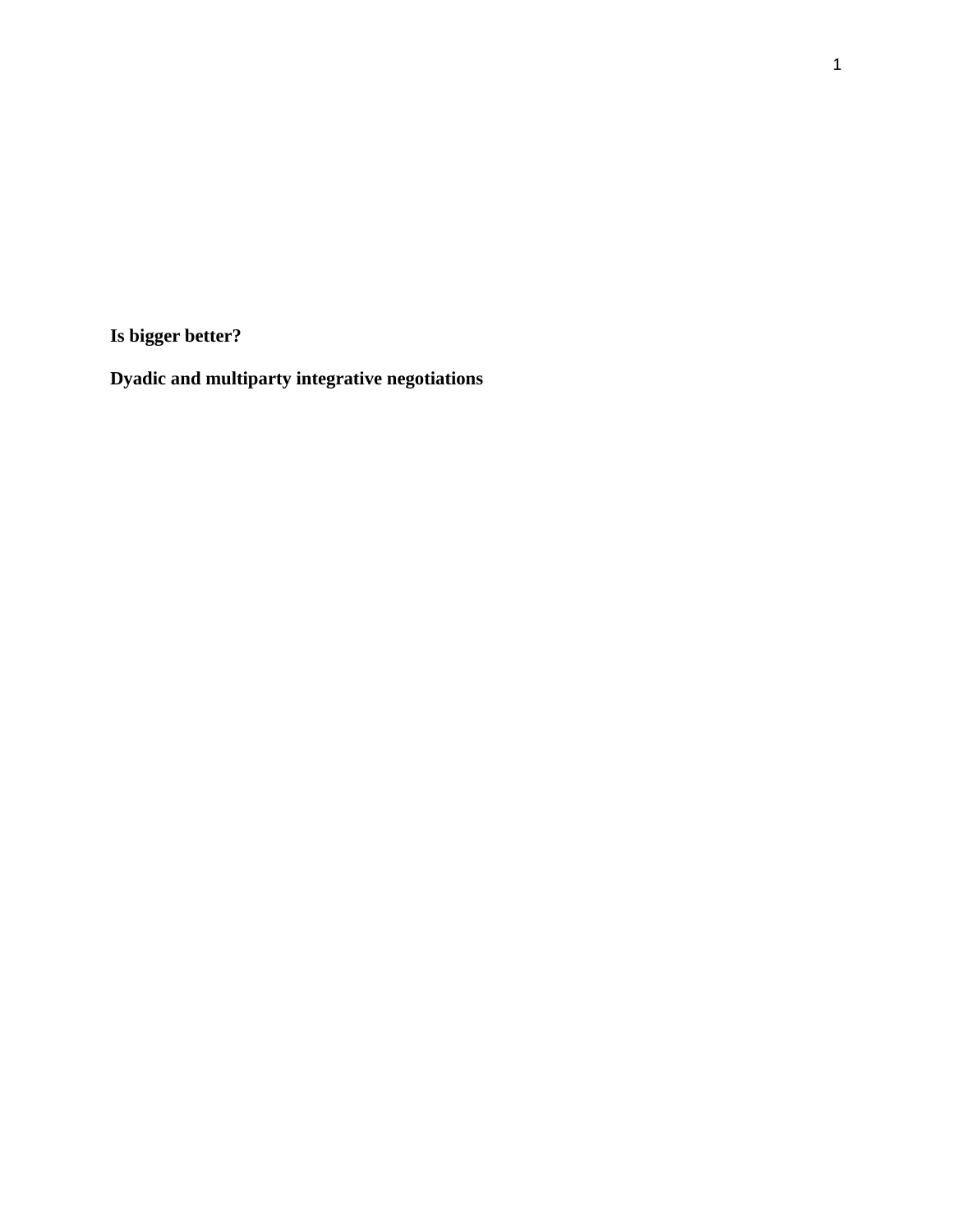#### **Abstract**

**Purpose-** The purpose of the study is to empirically investigate the similarities and differences between dyads and four party groups in an integrative negotiation.

**Design/methodology/approach-** Data are collected in a between subjects experiment. 182 participants completed a negotiation role play and questionnaire. Hypotheses are tested using *t*tests, MANOVAs and two multiple regression analyses.

**Findings-** Results demonstrate that dyads do outperform groups on both the economic and subjective measures of outcomes. Sharing of priority information and the fixed pie bias was higher in groups than in dyads. For dyads the procedure used (considering more than one issue at a time) led to higher economic outcomes, and both procedure and problem solving were important for subjective outcomes. For four party negotiations, problem solving was significantly related to higher outcomes, on both economic and subjective outcomes, and procedure was moderately related to economic outcomes. Problem solving was significantly more important for the groups than for dyads on economic outcomes.

**Research limitations/implications-** The controlled experimental setting could limit the generalizabiltiy of the findings. Measures of the intermediate variables could be improved by including additional items and observations. Future research is required in field settings using multiple measures of the process.

**Practical implications-** In multiparty negotiation information sharing and the presence of cognitive biases may not be as important as focusing on a problem solving approach.

**Originality/value-** An empirical investigation that groups underperform dyads in an integrative negotiation has not been conducted before.

**Keywords-** negotiation, dyads, multiparty, group,integrative, Nash solutions **Paper type-** Research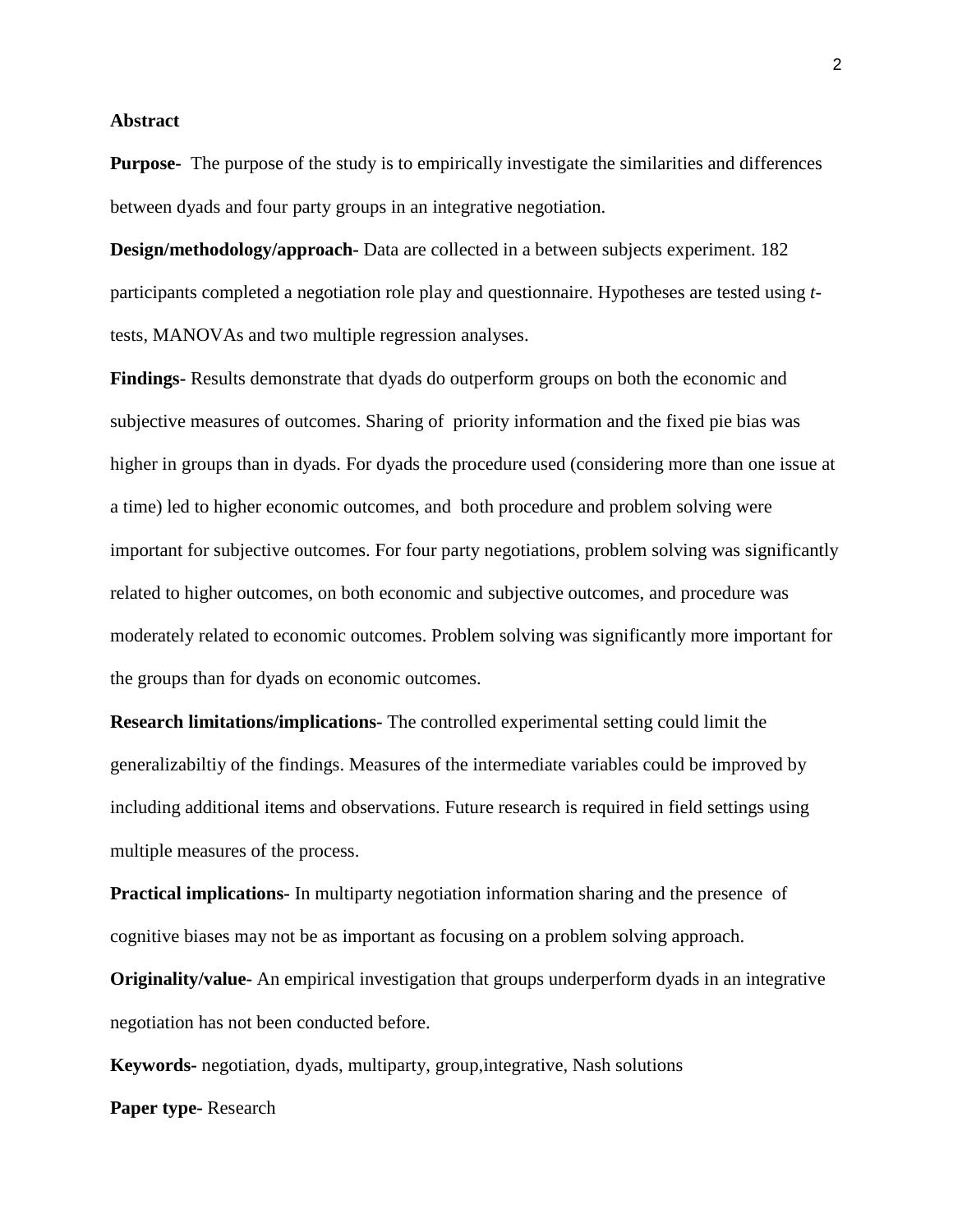#### **1. Introduction**

In the organizational behavior field negotiation research has proliferated over the last three decades, with the majority of studies investigating dyads-two parties (Beersma and DeDreu, 2002). In recent years there has been a notable increase in the amount of research on group and multiparty negotiations (cf. Beersma and De Dreu, 1999, 2002, 2005; Schei and Rognes, 2005), however there has been virtually no studies which directly compare multiparty and dyadic negotiations. This lack of comparison could limit our ability to apply the wealth of research on dyads to larger groups in organizations. It has been argued that larger groups will underperform dyads in a negotiation situation (Kramer, 1991) but direct empirical tests of this hypothesis have not been carried out.

Negotiations are ubiquitous in organizations. A negotiation can be understood as a type of decision making task or conflict resolution technique in which two or more parties, who have partially differing preferences, attempt to reach a joint agreement. Negotiations are different from other decision making tasks because parties are motivated to achieve their own interests, and at the same time are required to cooperate with the other party to reach a joint agreement (McGrath, 1984). In organizational life numerous decision situations can be characterized as mixed motive and many involve small groups (Brett, 1991). For example, decisions relating to, salary, budgeting, alliances, purchasing, and strategic issues, where parties have non identical preferences.

In the negotiation research both group and multiparty labels have been used to refer to more than two parties. Group negotiation has been used to describe a myriad of activities among and between organizational members. For example it has been used to denote both team to team negotiation (cf. O'Connor, 1997; Thompson, Petterson and Brodt, 1996) and negotiations with more than two principals (those having a direct stake in the outcome of a negotiation) (Weingart,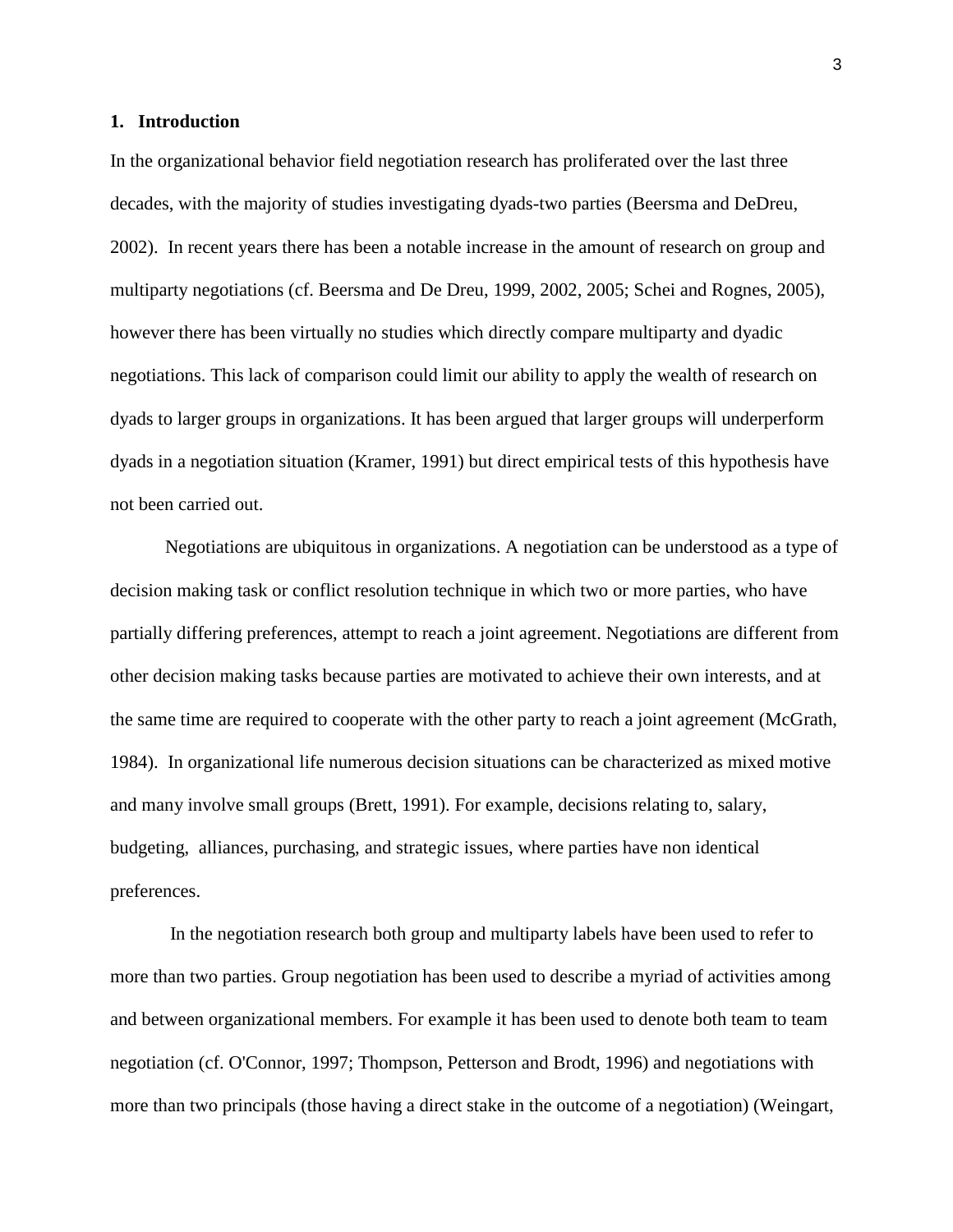Bennett, and Brett, 1993; Arunachalam, and Dilla, 1995; Beersma and De Dreu, 1999, 2002, 2005). Multiparty negotiation has also been used to describe both team to team negotiation or group decision making with multiple parties (Lewicki, Barry, and Saunders, 2010). Thompson and Fox (2001) created a typology of group negotiation based on seven levels of analyses: individual, dyad, polyad, intermediary, collateral relationship, intragroup, and intergroup. Polyadic negotiation, which is the level directly above dyads, is defined by more than two principals. It is this specific type of group negotiation which is of interest in the present study. In this paper multiparty and group labels will be used interchangeably to refer to polyadic negotiations where there are more than two principals.

As the number of parties in a negotiation increase, from dyads to groups, which variables become more or less important for achieving good outcomes? By empirically comparing and contrasting dyadic and multiparty negotiations this question can be answered. The addition of parties to a negotiation increases the informational, interpersonal, strategic and procedural complexity (Bazerman, Mannix, Sondak, and Thompson, 1990; Bazerman and Neale, 1992; Crump and Glendon, 2003; Kramer, 1991) which in turn, is postulated to lead to lower outcomes (Kramer, 1991). The possibility of coalition formation in multiparty negotiations is perhaps the most fundamental difference between dyads and groups (Thompson, 2005) and an important source of complexity (Polzer, Mannix, and Neale, 1999). A coalition can be defined as " a (sub) group of two or more individuals who join together in using their resources to affect the outcome of a decision in a mixed-motive situation involving at least three parties" (Thompson, 2005: 209). Coalitions are unique to multiparty negotiations and have received substantial research attention (cf. Polzer *et al*., 1998; Komorita and Parks, 1995). Studies demonstrate that coalitions can be either beneficial or deleterious to negotiation outcomes depending on the task and the motivation of the players (Beersma and De Dreu, 2002; Thompson, Mannix, and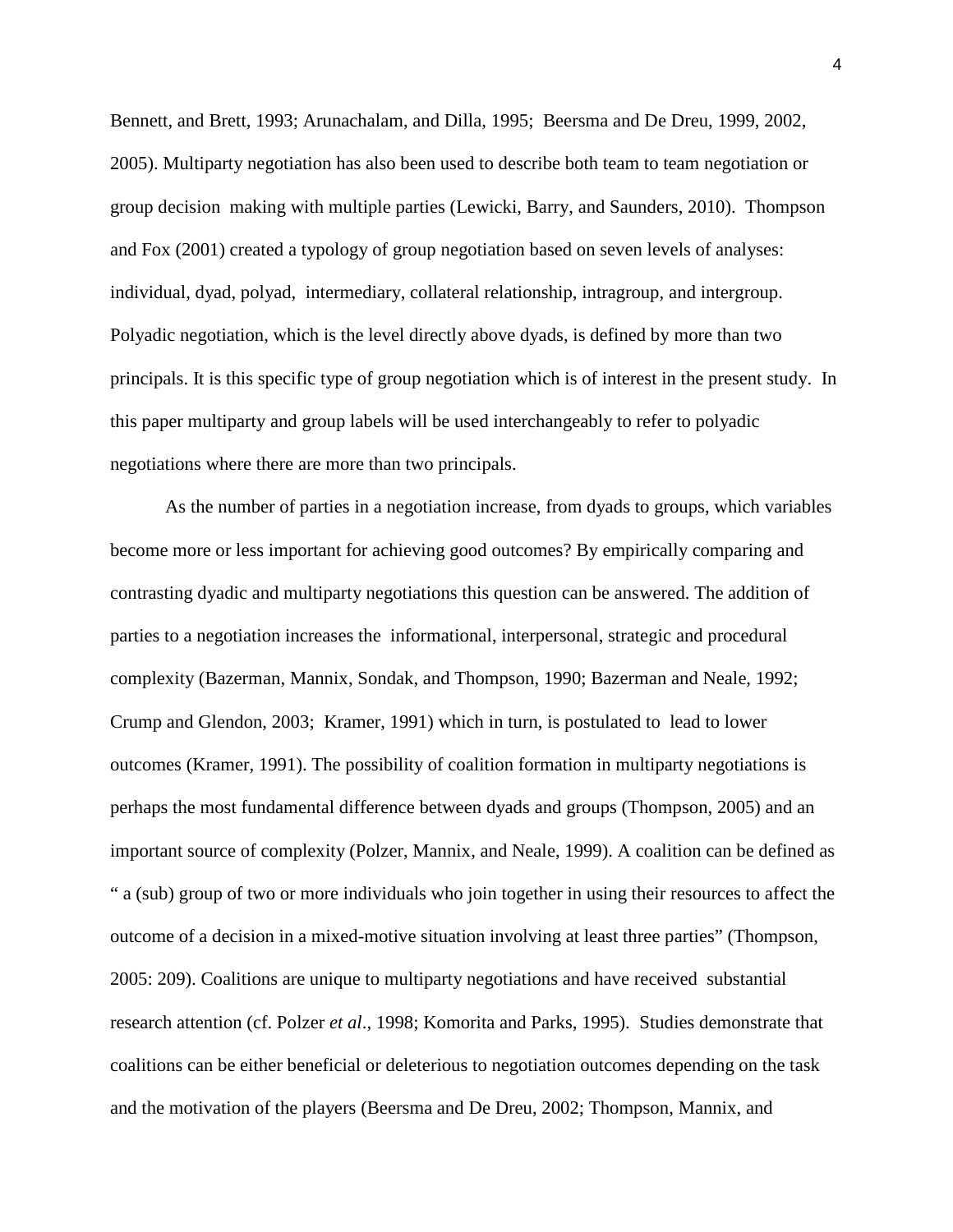Bazerman, 1988; Mannix, 1993; Ten Velden, Beersma, and De Dreu, 2007). Although coalitions are a central consideration in group negotiations, the possibility of forming coalitions might not always exist. Beersma and De Dreu (2002) investigated both symmetrical task structure (where stable coalitions across issues were not possible) versus asymmetrical negotiation (where stable coalitions could be formed) and argued the importance of understanding both types of structures in group negotiation (Beersma and De Dreu, 2002).

Even though coalitions are one source of dissimilarity between dyads and groups they are not the only difference, nor are they always present. It is critical to examine differences and similarities between dyads and groups on comparable tasks (symmetrical) with the same structural properties and uncover whether variables and mechanisms for achieving good outcomes are equally important. The next section defines high quality outcomes and examines factors which lead to good outcomes in both dyads and groups.

#### **2. High quality outcomes in integrative negotiations**

The term integrative has been used in the literature to refer to, the approach or strategy (high concern for own and other's outcomes), the structure of the task (variable sum), and/ or by the type of agreement achieved (Thompson, 2005). For the purposes of this present study an integrative negotiation refers to the structure of the task, which is variable sum (Raiffa, 1982) and introduces the possibility for an integrative solution (high joint benefit).

Negotiation tasks are often studied and classified as fixed or variable sum. A fixed sum negotiation, also referred to as distributive, represents a situation where an increase in one party's resources means a decrease in resources for the other party. High quality outcomes at the individual level are measured by how much of the limited resource a party obtains (Lewicki, *et al*., 2010) and the quality of the joint outcome is determined by whether an agreement is reached when there is a positive bargaining zone and no agreement when there is a negative bargaining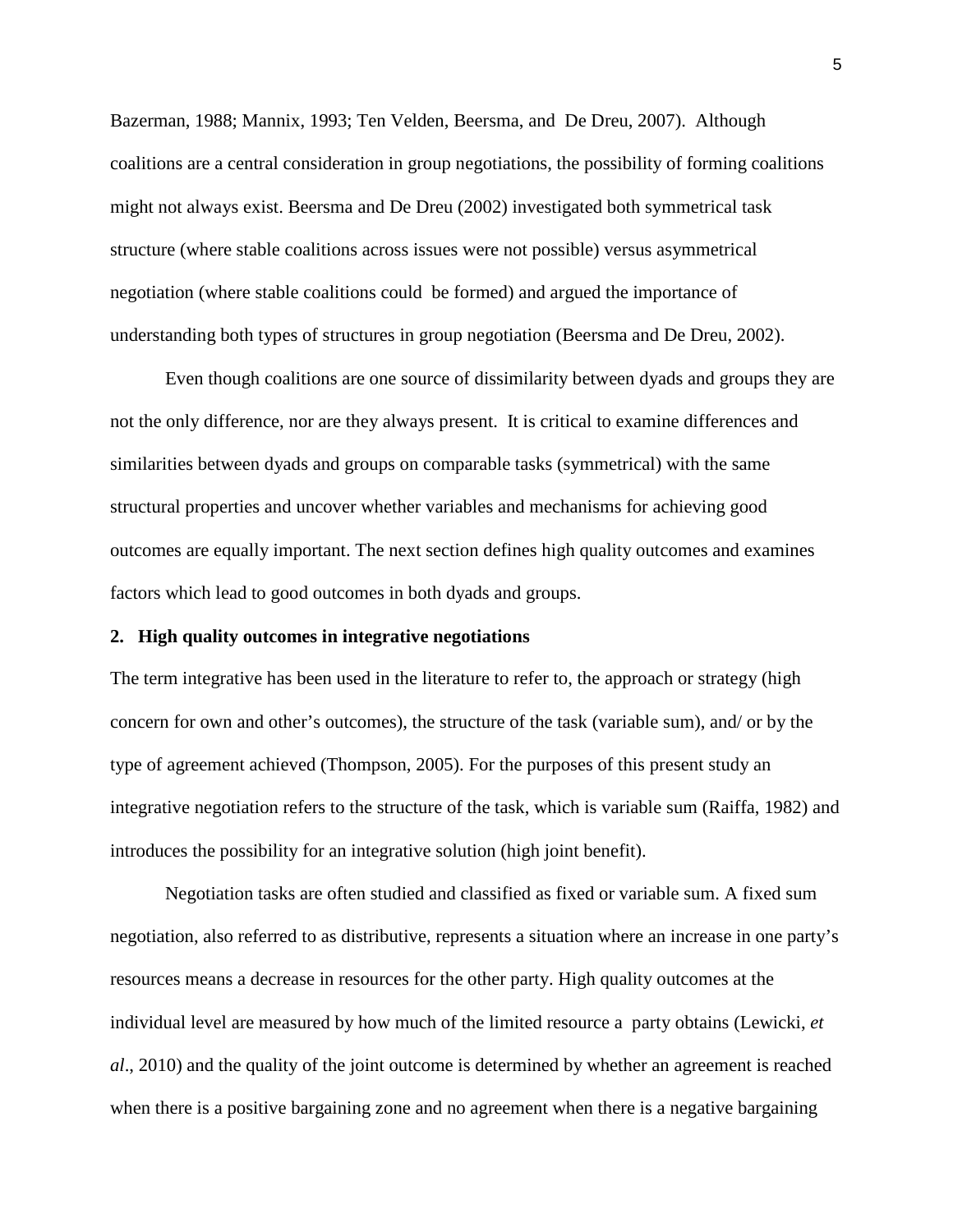zone. For variable sum negotiations resources are not fixed, and an increase in one party's resources does not necessarily lead to a decrease in the other party's resources. A high quality outcome in an integrative, variable sum task is defined as an agreement which incorporates, and reconciles, the parties' interests and produces high joint benefit (Follet, 1925; Neale and Northcraft, 1991; Pruitt, 1983; Pruitt and Carnevale, 1982; Walton and McKersie,1965). Within organizations many decision situations can be characterized as integrative and most negotiations contain a variable sum dimension (Thompson, 2005).

In the present study I have chose to study variable sum negotiations since they are most relevant for organizations. In this type of negotiation the quality of the outcomes is understood as the degree of integrativeness of an agreement. Integrativeness has been conceptualized and measured in both objective economic terms and the subjective perceptions of the parties involved.

Objective measures of the integrativeness of outcomes has been greatly assisted by economic theories and models. In the 1940's the field of game theory emerged which modeled strategic behavior in interdependent choice situations [\(Von Neumann](http://en.wikipedia.org/wiki/John_von_Neumann) and [Morgenstern,](http://en.wikipedia.org/wiki/Oskar_Morgenstern) 1944). Analysis of these games evolved to include multiparty variable sum situation and models were developed which identified optimal solutions (highest joint gain for rational players and most efficient use of resources) (Nash, 1950). The negotiation literature combined the concept of integrative, high joint benefit, with exact economic models to understand and measure high quality outcomes.

The quality of outcomes in integrative negotiations has been typically measured using joint profit, efficiency, the Pareto optimality of the agreement (cf. Bazerman, Mannix, and Thompson, 1988; Clyman,1995; Thompson, 1991; Tripp and Sondak, 1992) and the equality of the distribution of resources (Arunachalam and Dilla, 1995). Thompson *et al*., (1988) suggest that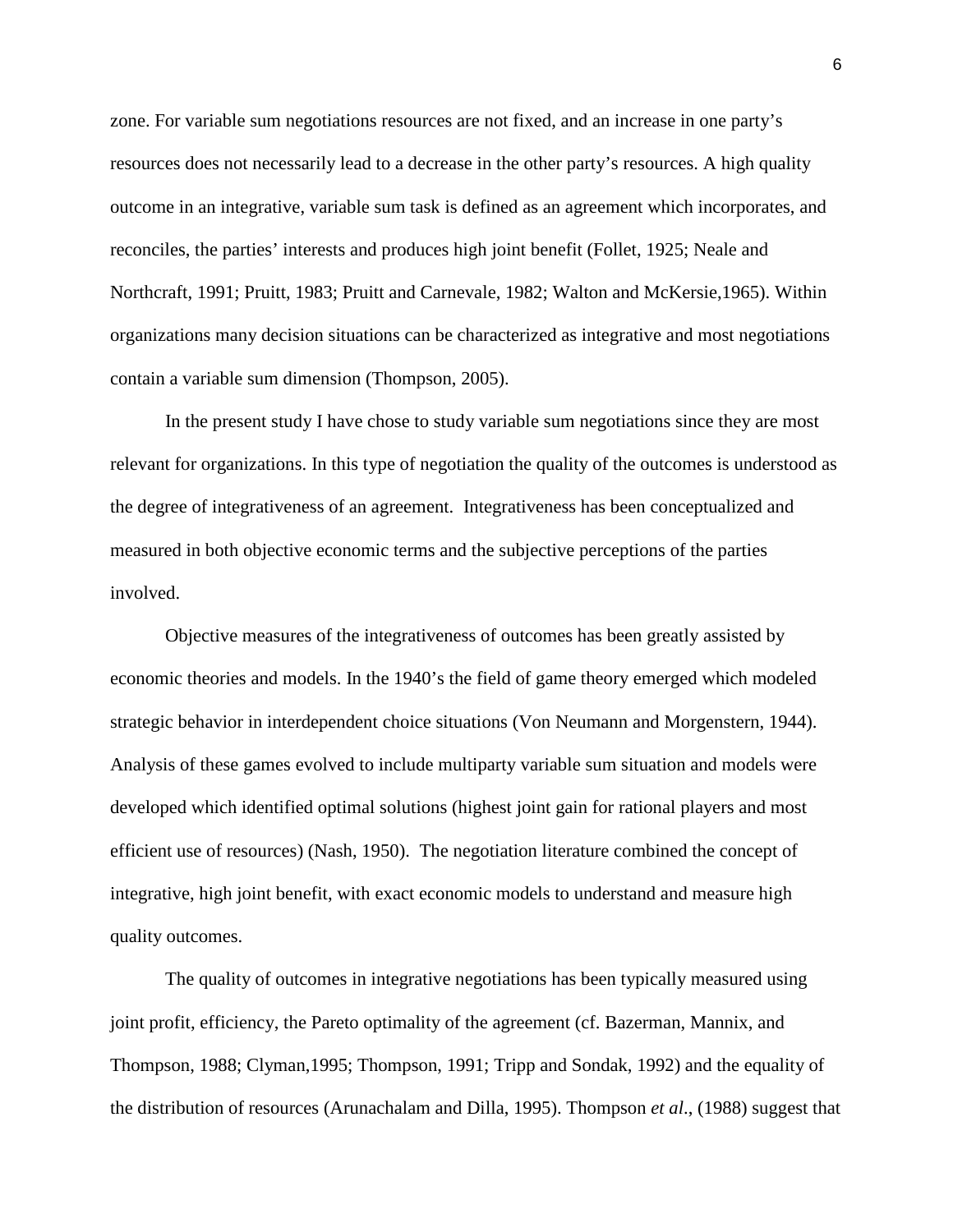more equal distributions among group members, when power is equal, is a desirable goal. The emphasis with the economic measures has been to measure high quality outcomes by the degree to which an agreement maximizes both individual and joint outcome.

Subjective measures of high quality agreement have used self report measure of social psychological well being, such as satisfaction and fairness perceptions (Thompson, 1990; Curhan, Elfenbein and Xu, 2006).

The quality of the outcome in dyadic and group integrative negotiation can be measured in terms of high joint benefit, both economic and subjective. In the next section I review which variables and mechanisms have been identified as central for realizing these outcomes.

## **3. Achieving high quality outcomes**

The majority of negotiation studies have investigated dyads and a considerable amount of knowledge about processes and outcomes between two parties exists, however much less is known about multiple parties. Fortunately, there has been an increasing interest in group negotiations (Beersma and De Dreu, 1999, 2002, 2005; Olekalns, Brett and Weingart*,* 2003; Ten Velden *et al*, 2007). The findings from this research generally support that variables which have been found to be important in dyads, such as information exchange, accurate perceptions of the negotiation structure, type of procedure, motivation and emotion (Bazerman, Curhan, Moore, and Valley, 2000; Thompson, 1990, 1991, 2005; Thompson *et al.* 1988; Weingart, *et al*, 1993) are also relevant for groups.

However, what is still not known is whether these variables are of differing importance for dyads and groups. Based on Kramer's (1991) propositions about the differences between dyads and groups (information, procedural and strategic complexity), the need for comparable symmetrical tasks (so that stable coalitions are not possible and dyads and groups can be compared on the same task structure), and the variables identified as important for integrative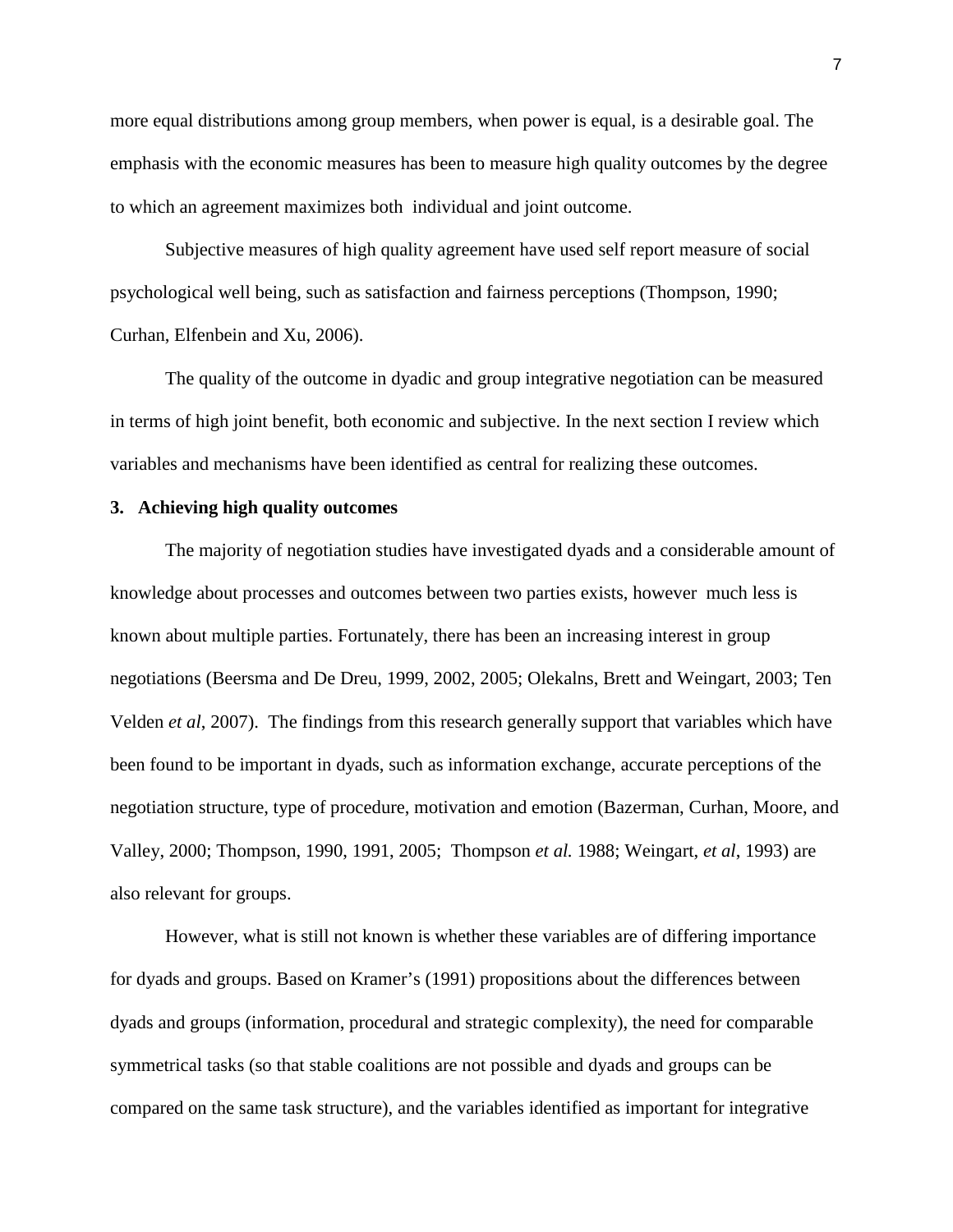outcomes, four central variables were chosen. Two variables associated with increased information complexity, information exchange and the fixed pie bias, and two variables associated with procedural complexity, the agenda used and problem solving.

Information exchange is an important component of integrative negotiation behavior as it can facilitate finding outcomes that are of high joint benefit (Arunachalam and Dilla, 1995; Pruitt and Lewis, 1975; Pinkley, Griffith, and Northcraft, 1995; Schulz and Pruitt, 1978; Thompson, 1990; Thompson, Peterson, and Brodt, 1996 ). Specifically, information about the negotiator's priorities and preferences has been studied and shown to positively affect the quality of negotiation outcomes (Pruitt and Lewis, 1975; Pinkley *et al*., 1995; Schulz and Pruitt, 1978; Thompson, 1990; Thompson *et al*., 1996).

Explicit information sharing has been shown to be positively associated with insight and joint benefit (Pruitt and Lewis, 1975; Pinkley, Griffith, and Northcraft, 1995; Schulz and Pruitt, 1978; Thompson, 1990; Thompson and Hastie, 1990a; Thompson *et al*., 1996). Studies have demonstrated that even when only one party reveals information, joint outcome increases and there is a strong reciprocation effect (Thompson,1991; Thompson *et al*., 1996). In groups information exchange has been measured as an important integrative behavior (Beersma and De Dreu, 1999,2002) and shown to mitigate judgment errors and increase outcomes (Arunchalam and Dilla, 1995)

Although priority information exchange can be advantageous and give insight into the integrative potential of the negotiation, it may not occur naturally or at sufficient levels (Pruitt and Lewis, 1975; Thompson, 1991) to achieve higher outcomes. Kimmel, Pruitt, Magenau, Konar-Goldband, and Carnevale (1980) found no relationship with explicit information sharing and judgment accuracy or joint profit. Pinkley *et al*. (1995) demonstrated that explicit information sharing led to higher joint outcome only when parties had expectations that the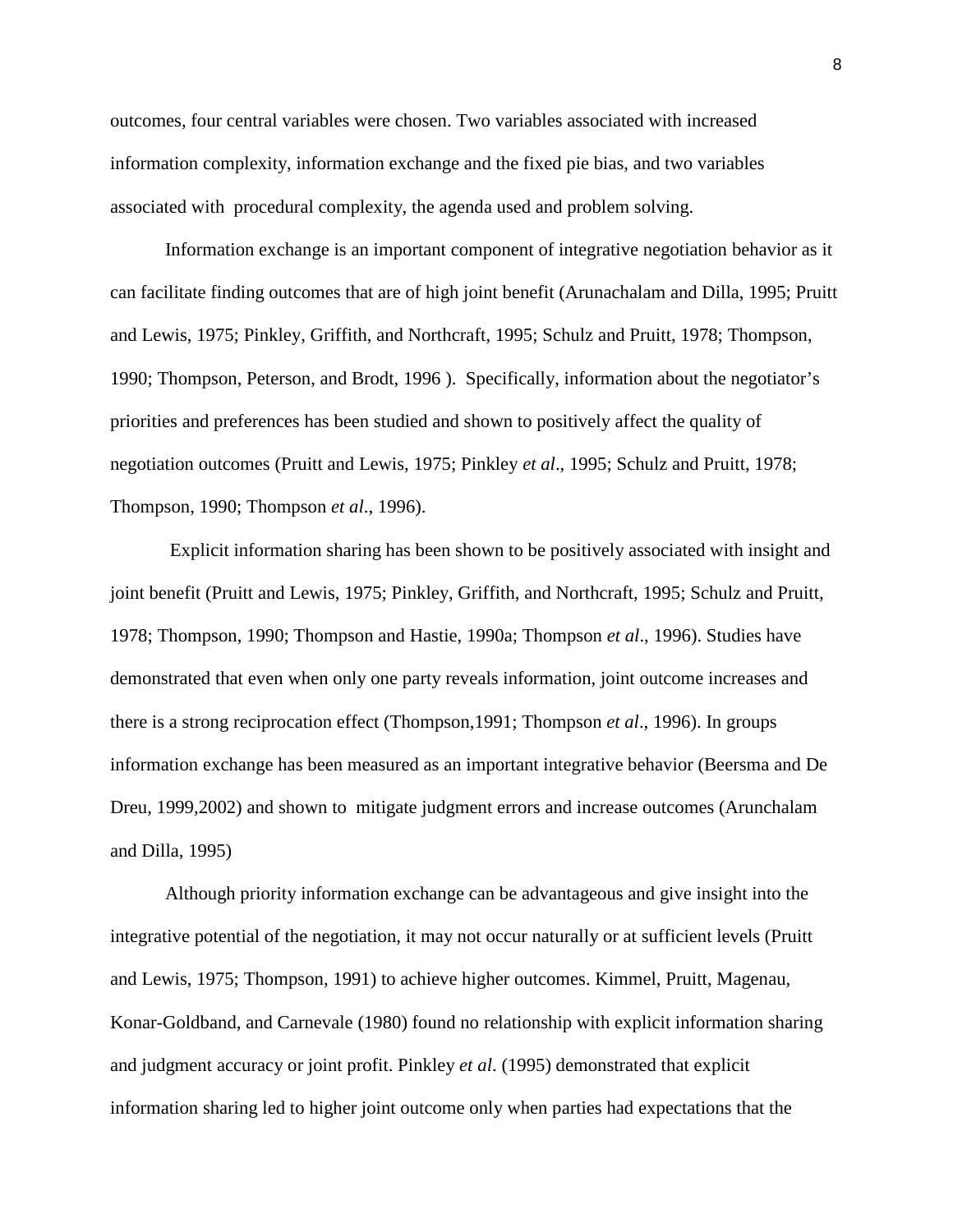preference structures were variable. Pruitt and Carnevale (1982) also state that explicit information sharing contributes most to high quality outcomes when three conditions exist: negotiators are high in cognitive complexity, both have a co-operative orientation, and both have low accountability to a constituency. Most of the empirical studies show that explicit information sharing contributes to obtaining integrative agreements (Beersma and De Dreu, 1999, 2002).

The current knowledge about information exchange and the similarities and differences between dyads and groups is limited. Thompson at al.'s (1996) work examining teams of negotiators versus solos in dyadic negotiations indicated the importance of only one member on a team sharing the priority information, which then set in motion the exchange of priority information between the parties. Implications are that in multiparty negotiations if one party initiates the sharing of priority information then this action will lead others to share their information. Knowing that priority information is an important integrative behaviour and has been related to higher outcomes, it is time now to investigate and compare the natural emergence of explicit information exchange in dyads and groups.

The increase in information complexity in multiparty negotiations can also lead to more cognitive biases. Research has demonstrated that many judgment errors are present in negotiations (cf. Bazerman and Chugh, 2006; Bazerman and Neale, 1983; Thompson and Hastie, 1990ab), and that these biases are linked with lower negotiation outcomes (Arunachalam and Dilla, 1995; Thompson and Hastie, 1990a; Thompson, 1991). The judgment errors or biases found in dyadic negotiation are many: the impact of framing (Bottom and Studt, 1993; De Dreu and McCusker, 1997; Neale and Bazerman, 1985), the "fixed pie" bias ( Bazerman, Magliozzi, and Neale, 1985; Thompson and DeHarpport, 1994; Thompson and Hastie, 1990b), the anchoring effect (Galinsky and Mussweiler, 2001; Ritov, 1996; Whyte and Sebenius, 1997), overconfidence (Bazerman, Moore, and Gillespie, 1999), falsely assume preference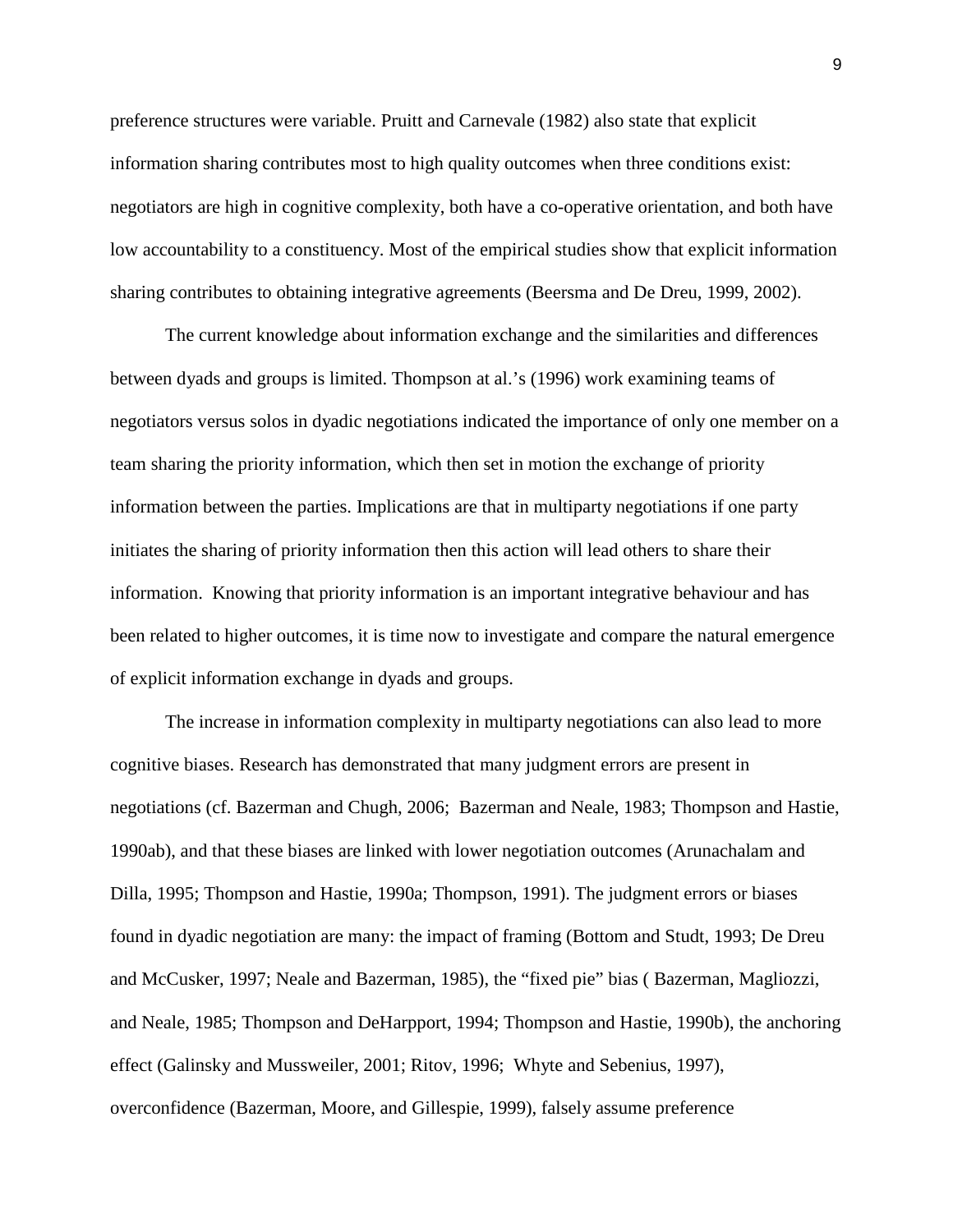incompatibility (Thompson and Hrebec, 1996), and the self serving biases (Babcock and Lowenstein, 1997). Among the biases studied, the fixed pie, falsely assuming a distributive negotiation when the potential for integrative solutions exist, is one of the most problematic and common biases in integrative agreements (cf. Bazerman *et al*, 2000). No research to my knowledge, has empirically investigated whether the fixed pie bias is more or less likely to occur in group negotiations. From a behavioral decision perspective, the increases in information complexity in multiparty negotiations would lead to an increased prevalence of biases in groups compared to dyads. Are biases more prevalent in groups than dyads?

Procedural complexity has also been assumed to grow as the number of parties increase, escalating the challenges of coordination and communication (Bazerman *et al*. 1988; Bazerman and Neale, 1992; Kramer, 1991). A robust finding from the literature is the way in which negotiators structure the negotiation process, the procedure, can have a large impact on integrative outcomes. The consideration of issues and decision rules, have been found to greatly affect the outcomes in a negotiation (cf. Thompson, 2005). Studies at the group and dyadic level have shown that integrative solutions occur more often when a simultaneous rather than sequential (one by one) consideration of issues occurs (Mannix *et al*., 1989; Weingart *et al*., 1993; Yukl *et al.*, 1976). Most of the research has manipulated the type of agenda of the parties rather than observing which type of agenda emerges. At present there is little research that informs us how the addition of more parties to a negotiation, affects the type of agenda which emerges.

In addition to managing the agenda, negotiating units, can adopt integrative behaviors to tackle procedural complexity. A problem solving approach which reflects concern for both self and others interests, is a type of integrative behavior (Beersma and De Dreu, 2002). Problem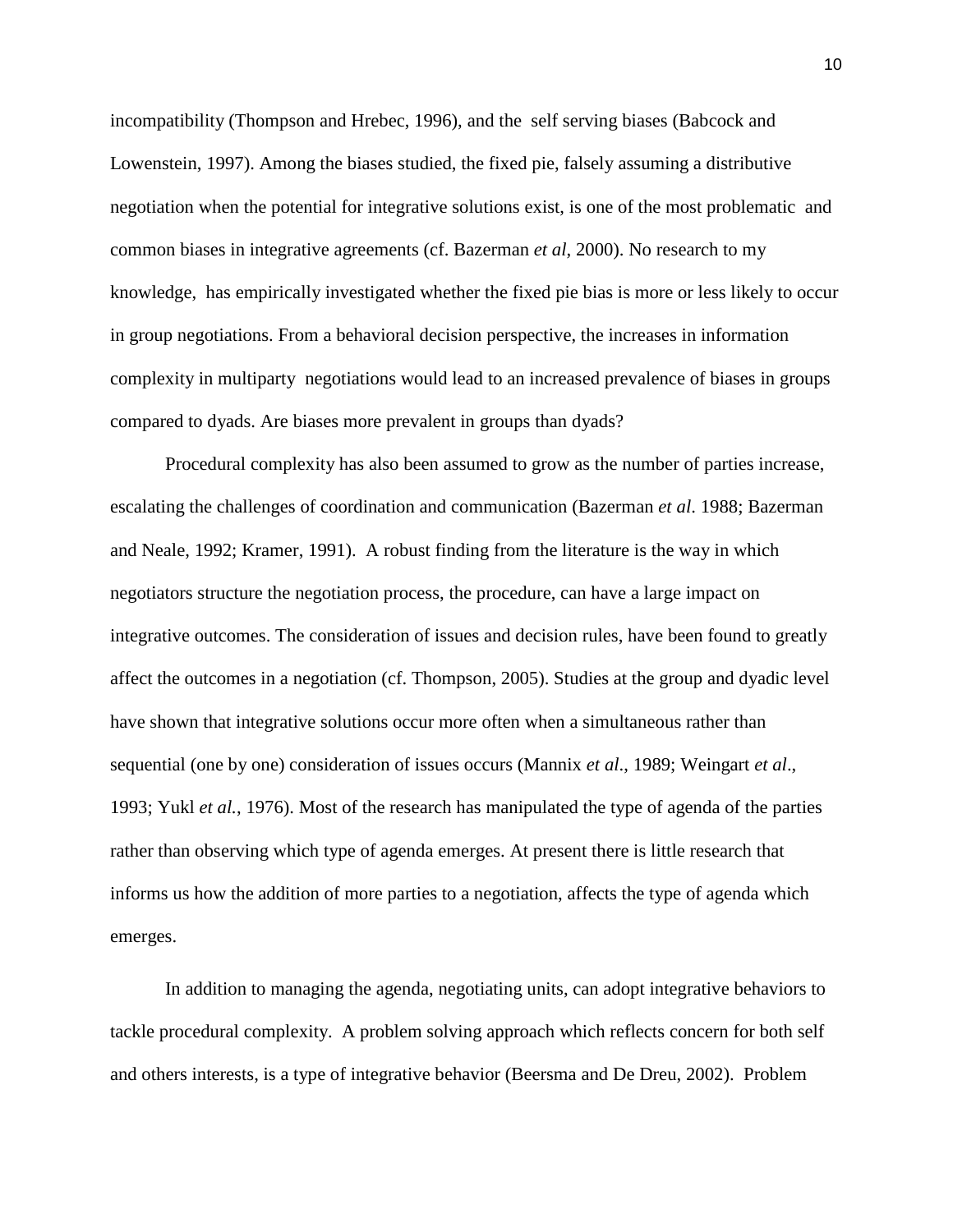solving approaches highlight the cooperative, not the competitive aspects of negotiations and have been associated with high joint outcomes in integrative negotiations (Beersma and De Dreu, 2002; Pruitt and Carnevale, 1982; Pruitt and Lewis, 1975; Walton and McKersie, 1965). No research has directly compared whether this type of behavior is more or less prevalent in dyads or groups, nor if it is equally important for both.

The four variables mentioned above have been found to contribute to high quality integrative agreements in negotiations, and have been shown to be important for both dyadic and group negotiation. However, research is needed that investigates how these variables manifest themselves in dyads and groups. Do these variables emerge similarly in dyads and groups, and are they of equal importance for groups and dyads to achieve high quality outcomes?

#### **4. Hypotheses**

Six hypotheses were proposed to investigate similarities and differences between dyadic and group negotiation. The first hypothesis tests whether groups reach lower joint outcomes than dyads in an integrative negotiation task. Due to the combined increases in complexity, as argued for by Bazerman *et al.* (1988) and Kramer (1991), the hypothesis proposed is that that groups will achieve lower outcomes than dyads. To check that group and dyadic differences held across negotiation tasks two symmetrical negotiation tasks were used with a varied number of issues to be negotiated (four or ten).

*H1: Groups will achieve lower outcomes than dyads in an integrative negotiation across negotiation tasks.*

The next four hypotheses explored differences between dyads and groups in: explicit information sharing, fixed pie bias, procedure (consideration of issues) and problem solving. All hypotheses are presented as null hypotheses that groups and dyads do not differ.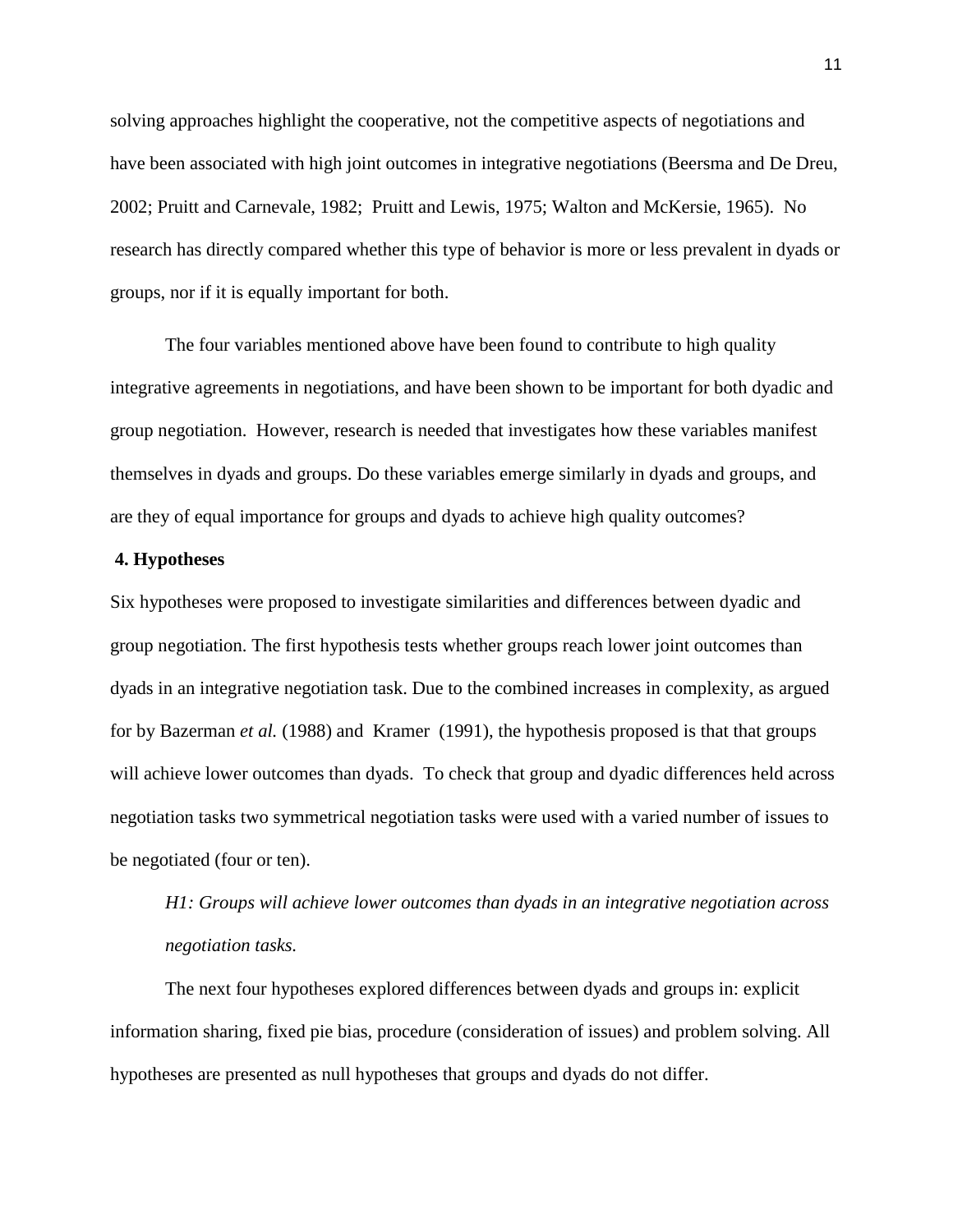In a multiparty negotiation the amount of information that can be exchanged and the information required to reach an integrative outcome is higher than in a similar dyadic negotiation. How does this increase affect groups in their explicit sharing of priority information? It could be argued that individuals will have less time to share information in a group than in a dyad, which in turn would reduce the exchange of priority information. Alternatively, groups are more likely to have at least one member share his/her priority information since there are additional parties involved. From Thompson *et al*'s (1996) work there is empirical evidence that if one member shares information this can lead to a snowball effect in which other parties also share their information. The null hypothesis presented is:

# *H2. There will be no differences between groups and dyads in the sharing of priority information.*

From a behavioral decision perspective, as complexity of the decision making task increases the use of heuristics increases (Payne, 1993). Based on this theory it is expected that the fixed pie bias would be present to a higher degree in groups than in dyads. However, a dyadic negotiation task might be sufficiently complex that it evokes the use of the fixed pie bias. The null hypothesis is:

#### *H3. Groups and dyads will have the same degree of the fixed pie bias.*

Kramer (1991) postulated that the increased procedural complexity was a primary reason for lower outcomes in group negotiation. In negotiations the complexity of the task greatly increases when deliberating all the issues at once. The increased procedural complexity of a group negotiation with more people and more preferences to take into account, could lead to difficulty in processing all the information. To reduce the complexity groups might be more likely to adopt a procedure that reduces the information load, such as using sequential agendas.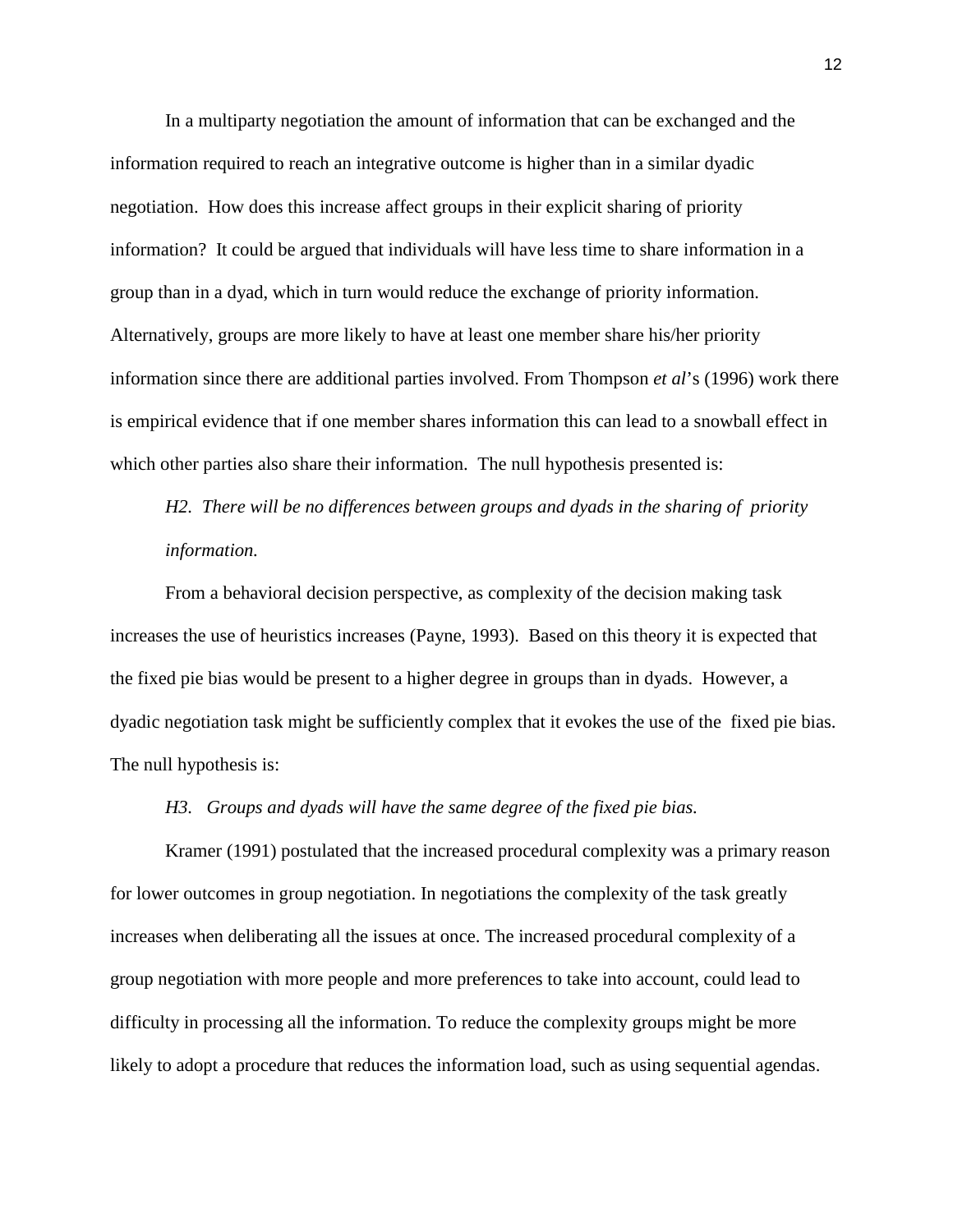However, a dyadic negotiation might be complex enough so that parties resort to using sequential agendas. To investigate this the null hypothesis is:

*H4. Groups and dyads will use the same degree of sequential agendas.*

Groups have been shown to face many challenges in the negotiation process. There could be more occasions for conflict, more uncertainly and negotiators might perceive that they have less control over the process (Kramer, 1991). Bazerman *et al*, (1988) also propose that it is more difficult to problem solve than to compete. With increases in the number of people the need to simplify could lead to a less cooperative approach. Alternatively the group context could cue more cooperative behavior since it might not be clear who is competing with whom.

*H 5. Dyads and groups will use equal levels of problem solving.*

Lastly, to investigate whether these four variables are equally important for dyads and groups to reach high quality outcomes a null hypothesis is put forward.

*H 6 The intermediate variables (information exchange, fixed pie bias, procedure, and problem solving) will be equally important for dyads and groups to reach high quality outcomes.*

#### **5. Method**

#### *Participants and design*

182 participants from undergraduate business courses, or a seminar on negotiations took part in the study. The sample was collected from three educational institutions and one placement agency for students. To ensure that collecting the data from the different institutions did not affect the intermediate and dependent variables, one way ANOVAs were run. The results were non-significant for all the variables and showed no systematic differences across data collection sites.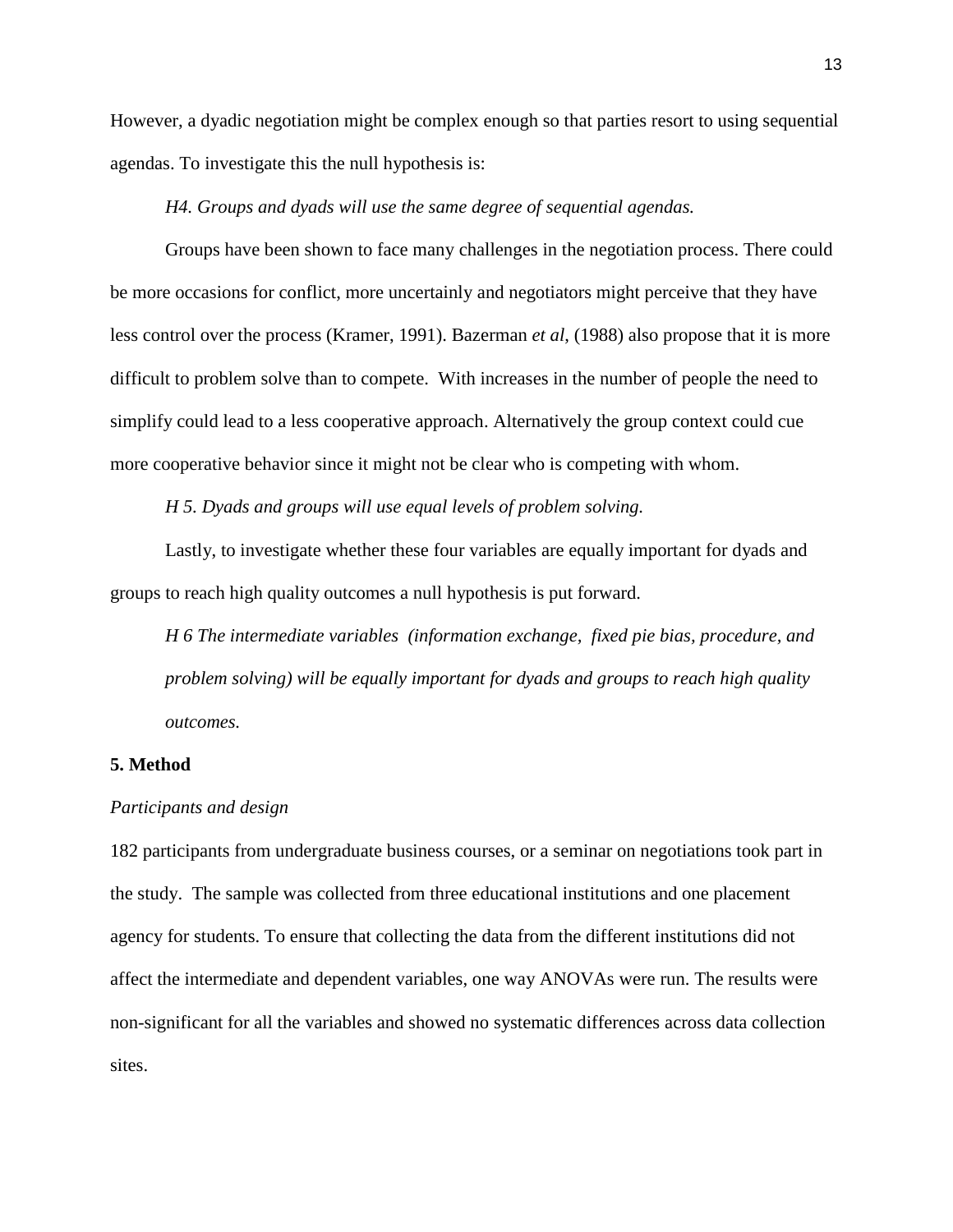The design was a simple post test only design between dyads and groups. The negotiating unit was the unit of analysis. The dependent variables were economic and subjective social psychological outcomes and the intermediate variables were used as dependent and independent variables.

#### *Procedure*

A total of five sessions were run with the number of participants in each session ranging from 18 to 60. The same experimenter was present in each data collection meeting. The researcher arrived at each class or seminar and began by giving the participants a short introduction to the session. The introduction stated that they would be divided into groups, and would be negotiating with either one or three others in a negotiation role-play and that afterwards they would receive a lecture on negotiations. After the introduction, subjects were divided into male and female subgroups and the number of groups and dyads possible was determined. For example, if there were six females in a subgroup one dyad and one group could be formed. Participants were randomly assigned to dyadic or group conditions and to a negotiating role. No significant differences on outcomes or intermediate variables for gender were detected, so no further analysis involving gender was conducted.

The participants were told that they would receive a confidential preference sheet, which would give them a role and preferences on each alternative in the role play. Preferences for the different alternatives were indicated by points, which in turn represented the amount of profit associated with each alternative. The profit each role could earn for their respective department in the organization was represented by the number of points. In the role play the participants were told that reaching agreement would be better than the alternative of no agreement. They were instructed to read through the confidential preference sheet, and not to show this information to any other person.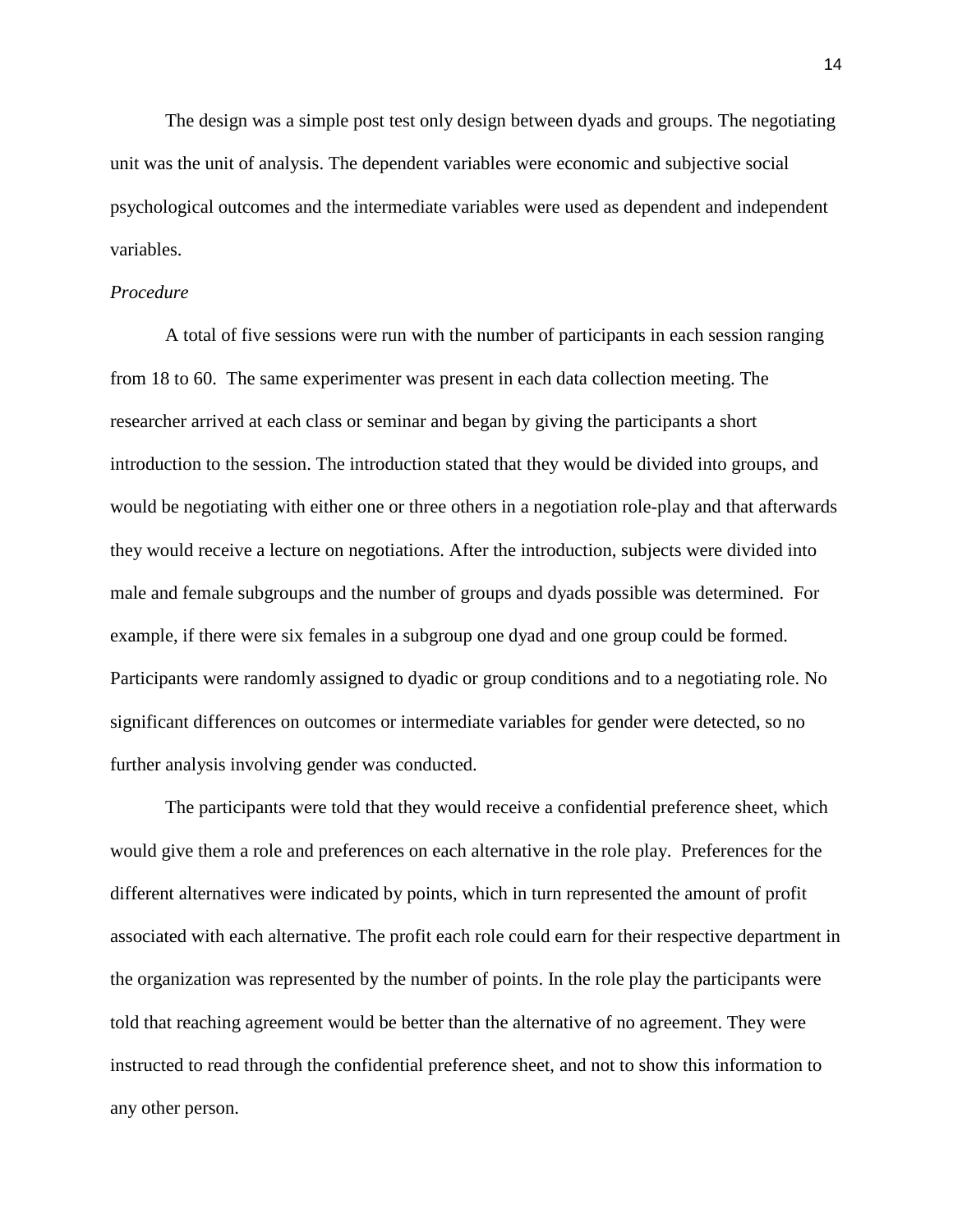The participants were given fifteen minutes to read through the general information describing the simulation which explained the roles, the issues to be negotiated, and the alternatives on each issue. At the end of the fifteen minutes they were asked if they had any questions. Pretests were conducted and it was deemed fifty minutes was enough time required to complete the different versions of the negotiation task. After finishing the negotiation they were asked to fill out the agreement they had reached and to individually complete the questionnaire. If groups were still negotiating fifteen minutes before time was out in the negotiation, they were told they had fifteen minutes to finish. They were then instructed to complete the questionnaire which took approximately ten minutes. Afterwards, participants were debriefed, thanked, and given a lecture on negotiation.

#### *Negotiation tasks and manipulation of group and dyad*

Negotiation role plays were specifically created which were symmetrical in structure and could be used for both dyads and groups. Previous negotiation tasks used for dyads (cf. Kelley, 1966; Kimmel *et al.* 1980; and Pruitt and Lewis, 1975; Thompson and Hastie, 1990), and groups (Arunachalam and Dilla, 1995; Beersma and De Dreu, 2002) are built on structural and conceptual similarities to the task created by Kelley (1966) and developed by Pruitt and Lewis (1975) and Carnevale and Pruitt (1992). However, to my knowledge there has not been any negotiating task that has been designed and used both for comparing dyads and groups. In this study I created four negotiation tasks which were similar in structure (the number of alternatives, symmetrical, no stable coalition formation across issues possible), but differed in terms of the number of negotiators (two or four), issues (four or ten), and number of trades necessary to achieve an integrative agreement (one, two, and four). The number of issues and trades were varied in order to ensure results were not due to the specific task used. A two-way ANOVA (dyadic/group, by four and ten issues task) was run and no significant differences between the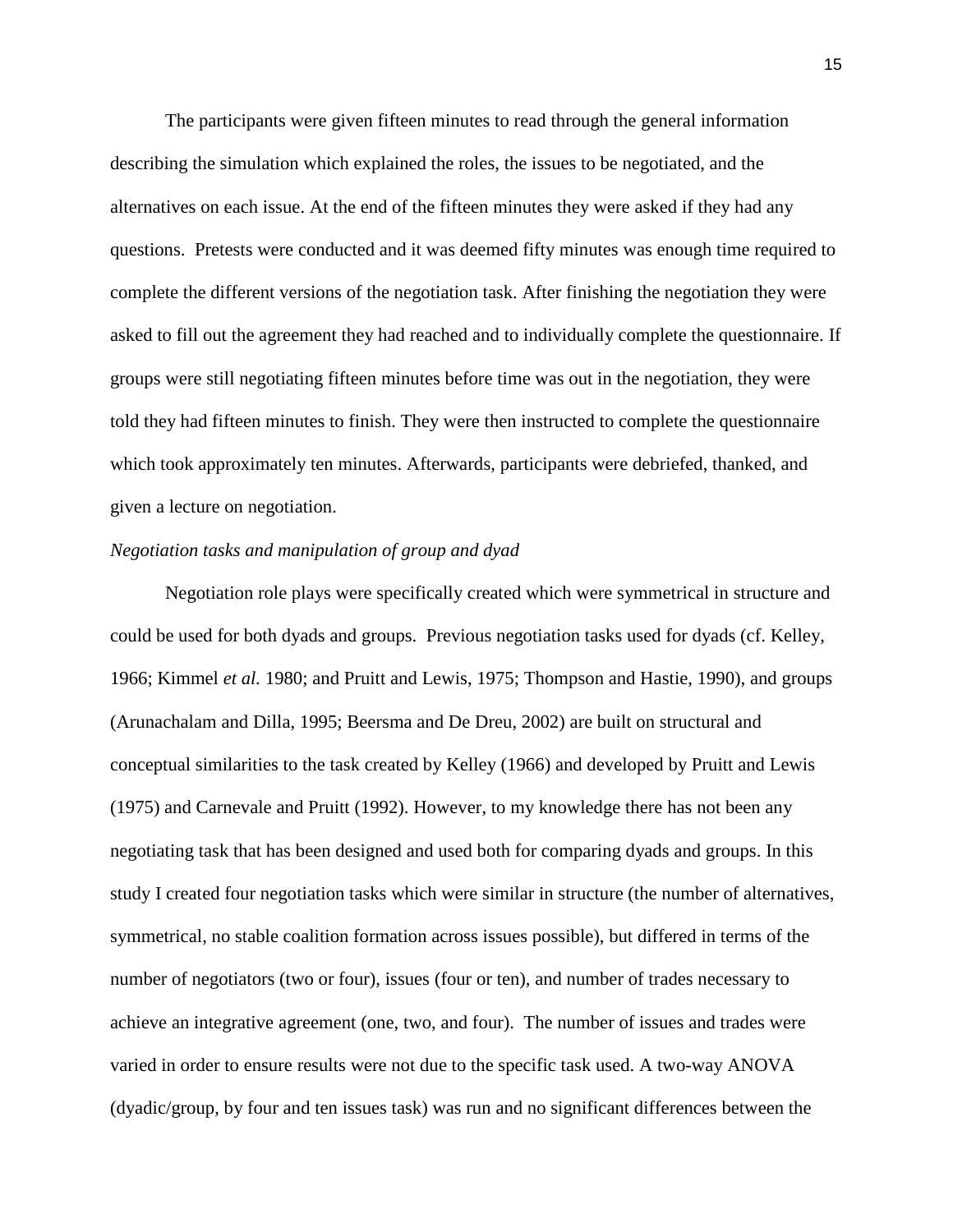four and ten issue tasks were found on the dependent variables. The profit schedules given to the participants represented their utilities allowing economic outcomes to be calculated. The role plays were designed so that economic outcomes could be measured using a Nash solution which facilitated comparisons across dyads and groups and tasks.

Across all simulations a symmetrical structure, similar to many other dyadic negotiation and group simulations, was used. Symmetrical task structures do not allow for stable coalitions across the issues (Beersma and De Dreu, 2002). For example, if there are four issues and four negotiators on each issue, the structure of the task does not make it advantageous for three of the parties to join together. In addition, preference alignment with the different roles change. For example, Role A on issue one would be aligned with Role C, and on issue two with Role D .

The setting of the role play was a leader meeting in a pharmaceutical company. There were either two roles in the dyadic condition or four roles in the group condition, and each role was a leader of a department in the organization. The departments in the dyadic condition were finance and research and development, and for the multiparty condition two additional departments were added, marketing and production. The leader group was instructed to reach agreement on either four or ten management issues. They were told that they should reach agreement otherwise a decision would be made by outside consultants and the outcome would be worse that any agreement they could achieve together (making their reservation point zero). The issues included reporting in the company, production responsibility, location, marketing campaign, distribution of their products, a director candidate, and division of the profit. On each issue there were nine alternatives which were constructed with a logical sequence of decreasing or increasing utility. Each role received a profit schedule that gave information about the role's profits (represented by a number of points) for each alternative on each issue, but no information was given about the other roles' profits. The role's preferences were represented by profits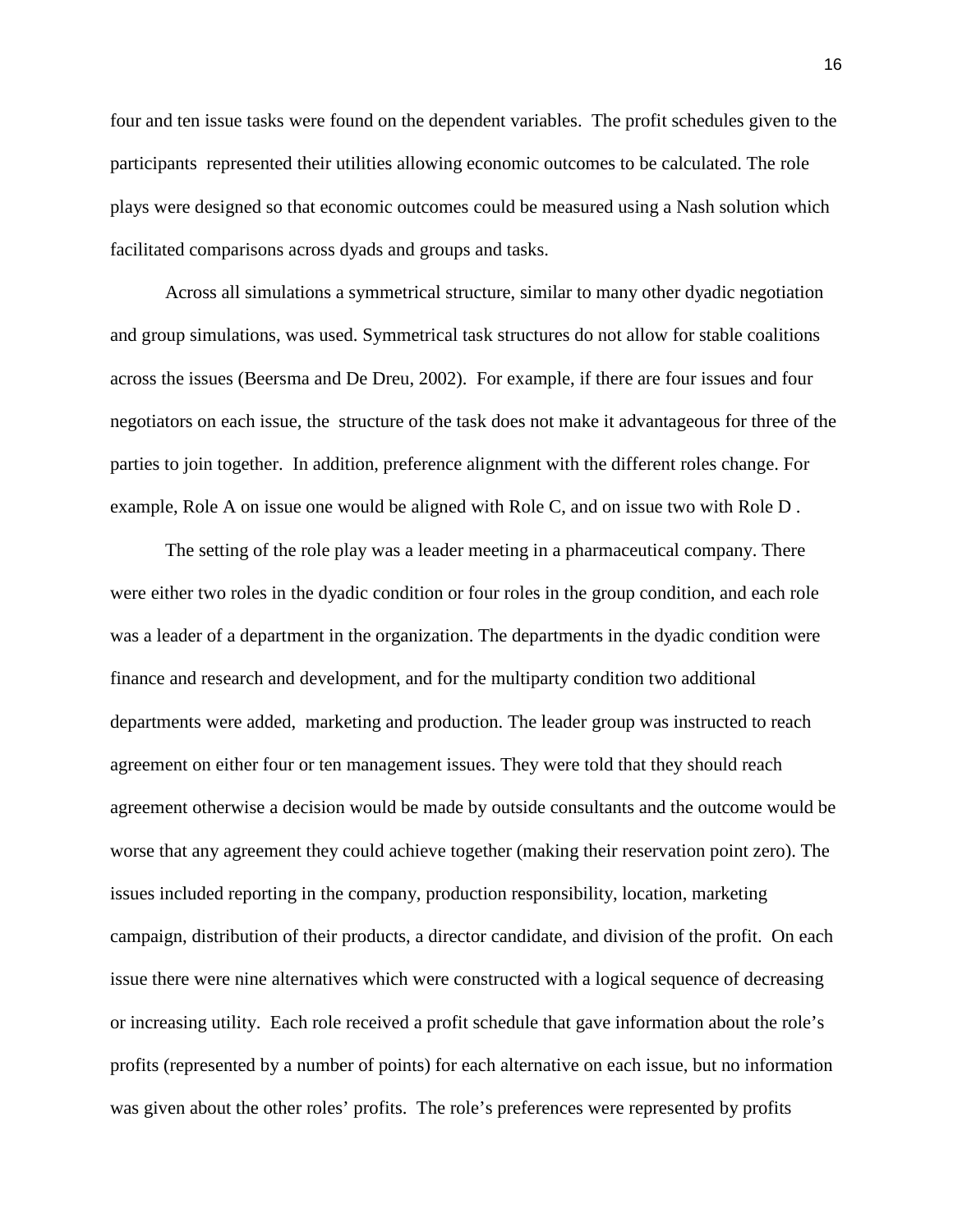(points) their department would attain if they reached an agreement with a particular combination of alternatives. In the four issues negotiation the roles could achieve agreements between  $0 - 11$ 250 points each and in the ten issue outcomes ranged from 0 - 28 050.

The task allowed for negotiators to integrate their interests through logrolling (trading a less valuable issue for a more valuable issue). In the four issue task all four issues could be traded. In the ten issue negotiation task eight issues could be traded. A Nash solution could be calculated for dyads and groups in both tasks.

#### **6. Measures**

#### *Integrative agreements*

Integrative agreements were measured using the objective economic performance of the negotiating units and subjective social psychological perceptions. As stated previously integrative agreements are defined as those that reconcile the parties' interests and produce high benefit for all parties (Follet, 1925; Neale and Northcraft, 1991; Pruitt and Carnevale, 1982). The Nash solution gives a bargaining solution that includes both the actions of rational and self interested players and the joint fairness of the agreement (Bovens, 1987; Nash,1950; Tripp and Sondak, 1992) and was used to measure economic outcomes. The Nash solution has been used previously (Eliasberg, LaTour, Rangaswamy and Stern, 1986; Greenhalgh and Neslin; 1983; Greenhalgh, Neslin, and Gilkey, 1985) and best represents an optimal solution for parties with equal power. In the negotiation literature integrative agreements have often been defined and operationalized by using either joint profit or economic efficiency or Pareto optimality (cf. Bazerman, *et al.*, 1988; Clyman, 1995; and Thompson 1990, 1991). Although joint profit has been criticized for lacking a theoretical foundation, there has been little debate about whether the theoretically robust economic efficiency criterion is sufficient to understand the integrativeness of an agreement. The disadvantage with only assessing individual utility maximization and the efficiency of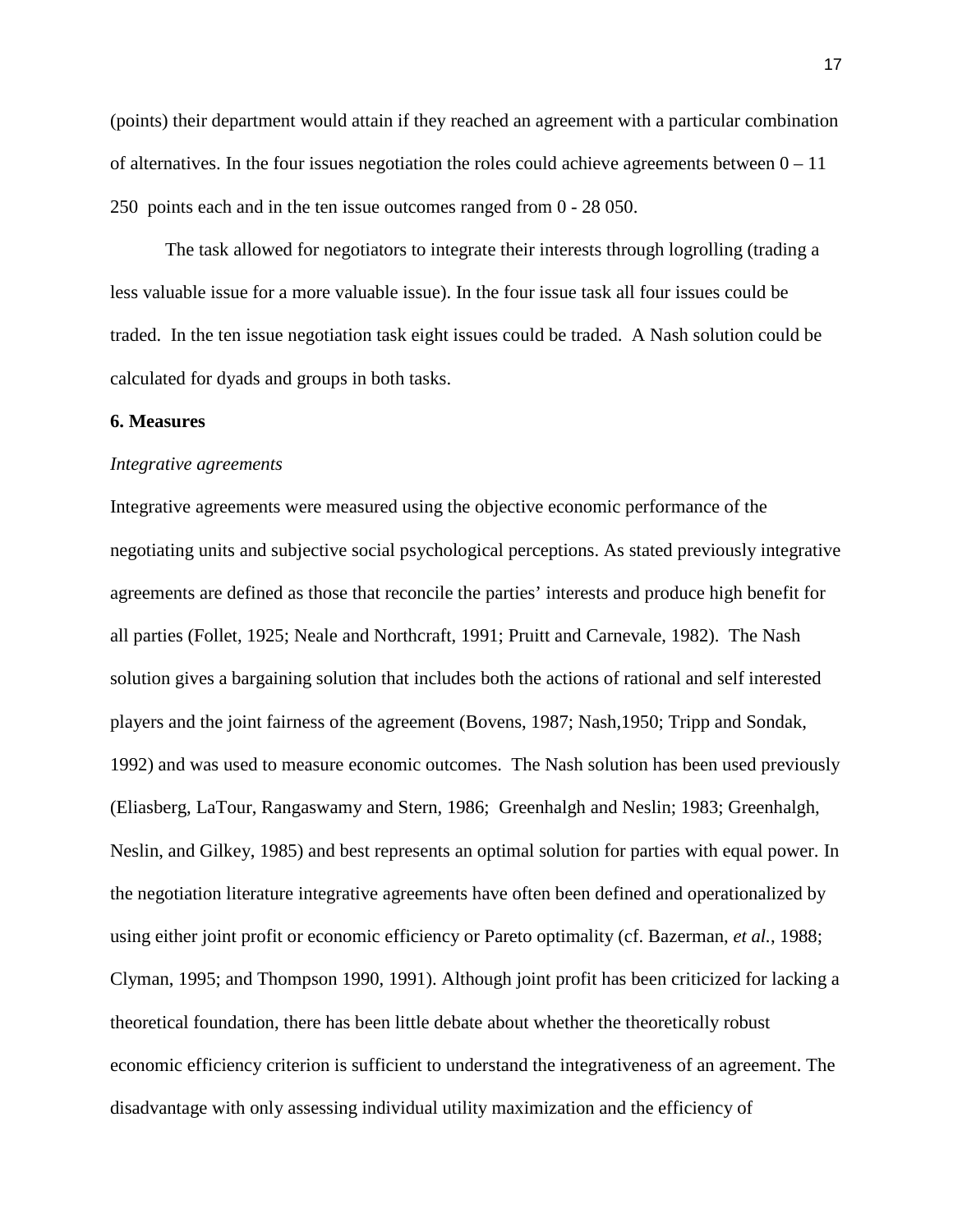agreements is that valuable information is lost about the distribution of resources and the maximum benefit to both parties. Key to understanding integrative agreements is the emphasis on joint benefit not just individual maximization. In some negotiation tasks a high Pareto efficient score can represent a very uneven distribution of resources and mirror a distributive agreement, where one party gains a great deal more than the other party. The role plays were designed so that one Nash solution was possible for each role play which represents individual rationality, highest joint benefit, and symmetry. For this type of task, with the equal power of the roles, a Nash solution represents both a theoretically and practically relevant measure for high joint benefit in the group. $<sup>1</sup>$  $<sup>1</sup>$  $<sup>1</sup>$ </sup>

Some negotiating groups did not reach an agreement. Previously negotiating units who reached an impasse have been excluded from analysis or not reported (Beersma and DeDreu 1998; Mannix *et al.* 1989), given a numeric score based on either reservation points (Carnevale and Lawler, 1986) or compromise solutions (Pruitt and Lewis, 1975) or given the lowest agreed outcome (Beersma and De Dreu, 2002; Kimmel *et al.*, 1980) or a score of zero (Yukl *et al*, 1976). There has not been a systematic approach to treating impasses in the negotiation research.

<span id="page-18-0"></span> <sup>1</sup> The Nash solution maximizes the product of the parties' outcomes. To calculate the solution requires that the utilities be rescaled to the utility of the point where the negotiator would prefer no settlement. The no settlement point in the role plays are zero. In the negotiation task there was one Nash solution for each task and agreements were calculated by the distance from this solution. For example, for the four issue dyad role play the calculation would be  $\overline{\phantom{a}}$ , where *x* is equal to the party 1's score and *y* equals party 2's score. The Nash solution would be where scores of 7500 for each party is the solution for maximizing the product of both parties. The Nash solution is therefore 7500 points. All agreements in the research were measured as the distance from the unique Nash solution for each task. The scores were then standardized and reversed for ease of interpretation. For example, if in the dyadic four issues negotiation party 1 received a profit score of 6000 and party 2 received a profit score of 3750. The distance of this agreement  $\overline{\hspace{1cm}}$  from the Nash solution  $\overline{\hspace{1cm}}$  is calculated by simply subtracting from  $\overline{\phantom{a}}$ , (7500 -  $\overline{\phantom{a}}$  = 4743.42). The score for this example would be (7550 - $4743$ ) = 2757. In this example, I set the Nash solution and dyad scores to one by dividing both solutions by 7500 so scores are comparable across tasks. This gives the result of 36.75. Finally, the score was reversed so higher scores represented higher quality outcomes. In this example the dyadic outcome was 63.25 which reflects the percentage of the Nash solution (the maximum outcome) the agreement obtained. If a dyad achieved the Nash solution of 7500 they would receive a score of 100. For group negotiation tasks the same procedure was used to calculate distances  $\alpha$  except that a root of four  $\alpha$  ) was used (maximizing all four parties).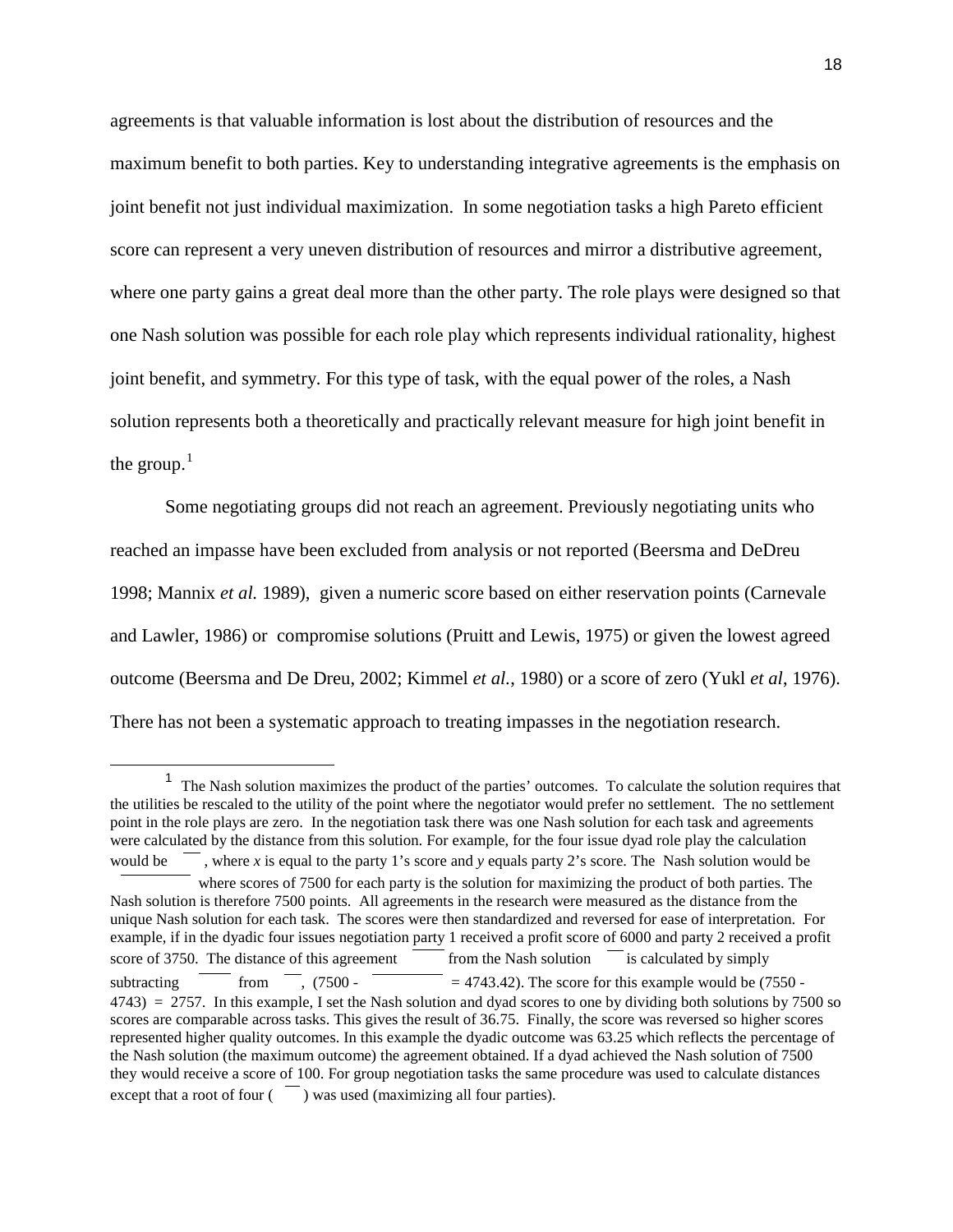Deciding on how to treat impasses is both a theoretical and statistical issue and one that demands more attention (Tripp and Sondak, 1992). Theoretically, I was concerned that the measure accurately reflected the quality of the negotiation outcomes and therefore it was imperative that non agreements were included in the analysis. If impasses were excluded a selection bias in the results would have been created and meaningful information and power would have been lost from the analysis. From a statistical perspective, if there is a differential rate of impasse across conditions, assigning impasses a score of zero causes increased heterogeneity of variance, which can lead to problems interpreting the results (Yukl, *et al.* 1976). Based on theoretical, statistical, experimental considerations, and previous studies, impasse information was included in the calculation of economic outcomes and I report both a parametric test where negotiating units were given the lowest score achieved in the sample (a point furthest away from the Nash solution) which is consistent with previous research (Beersma and De Dreu, 2002; Kimmel *et al.,* 1980) and also a non parametric test where negotiating units were given a zero score, which is compatible with their reservation points and previous research and does not pose problems of interpretation.

A post negotiation questionnaire was used to measure both the subjective social psychological outcomes and intermediate variables. The negotiating unit, dyad or group, served as the unit of analysis and measures were both at the negotiation unit and individual levels. Missing data at the individual level accounted for less than six percent of the sample, and showed no systematic differences between the conditions. As there is no commonly accepted criteria for the response rates of group level data, I deemed that at least fifty percent of the negotiating unit had to respond in order to measure the group level. Previous research has used thirty-three percent response rate to measure the group level (Vodosek, 2007). Given the nature of the data, the small number of missing items at the individual level and previous research I used the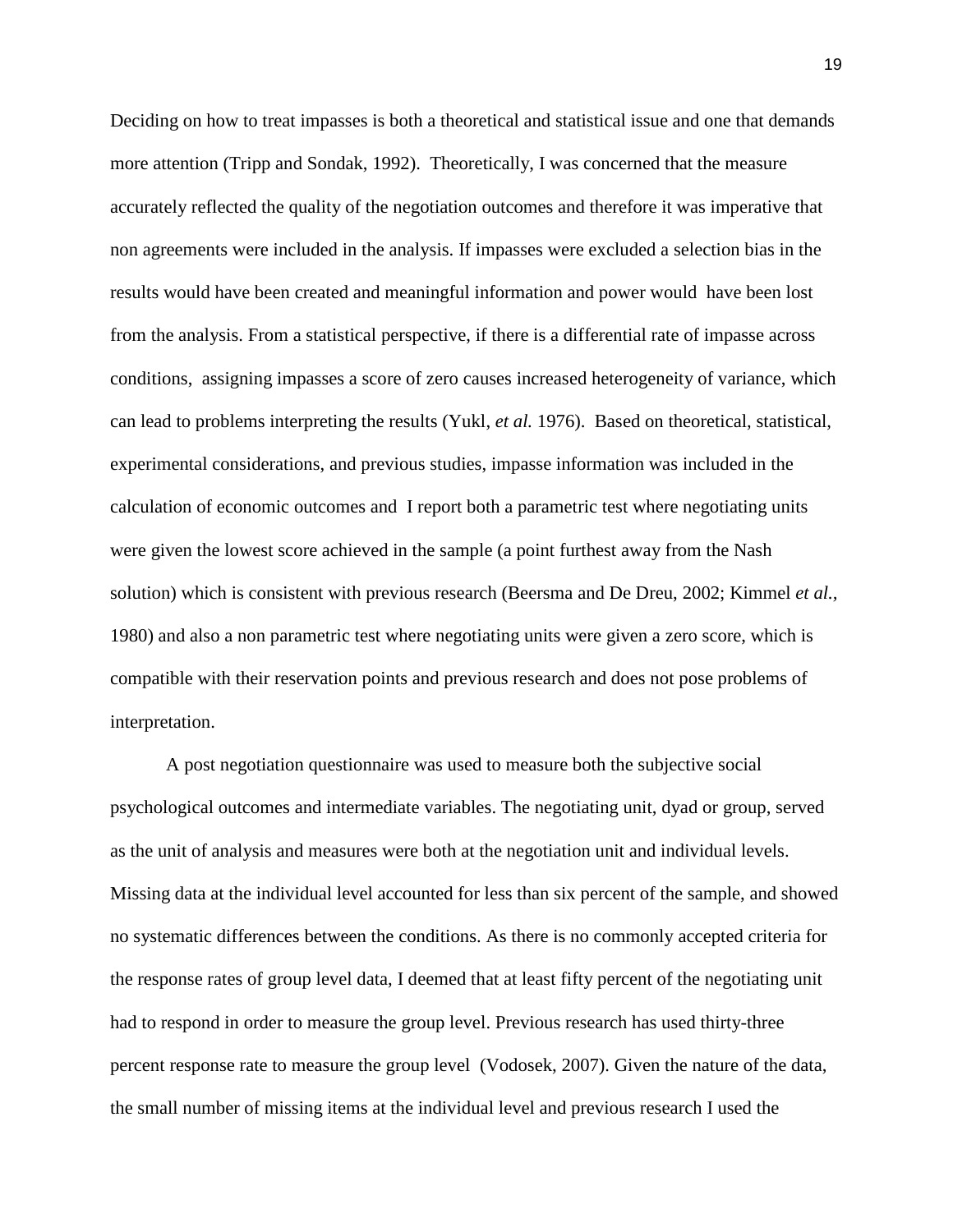averages from individual data, to estimate group level scores. There was no missing data for the group level measures.

A five item scale, derived from the general negotiation literature and similar to those used by Shapiro and Bies (1994), measured subjective social psychological outcomes. Five questions addressed the individual's satisfaction and perceptions of fairness with the negotiation by asking how satisfied or how fair they thought the negotiation was. A five point scale (1= dissatisfied and  $5=$  satisfied, and  $1=$  unfair and  $5=$  fair respectively). The scores on each question were summed to create a group level indicator of the negotiation unit and then an average was used to standardize the scores across dyads and groups. A higher score represented higher subjective social psychological outcomes in the unit. The Cronbach's alpha for these items was  $\alpha = .78$ . I ran a one way ANOVA to check that there was more variation between groups than within groups on social psychological outcome and found more variation between groups indicating a group level phenomenon: (*F* (59, 115) *=*1.75, *p* < .006).

*Intermediate variables.* Intermediate variables were measured with a post negotiation questionnaire. Previous research has measured negotiation behavior either by coding verbal transcripts (Adair, Okumura and Brett*,* 2001; Pruitt and Lewis, 1975; Weingart *et al*, 1993) or through self or peer reports (Beersma and De Dreu, 1999; Beersma and De Dreu, 2002). A post negotiation questionnaire was chosen, with self and peer reports, to measure both behaviors and perceptions. Our two behavioral intermediate variables, were information exchange, and procedure. In groups and dyads participants were asked whether they shared which issue was most important for them. Answers were either yes or no. A group score represented the percentage of the group who shared priority information.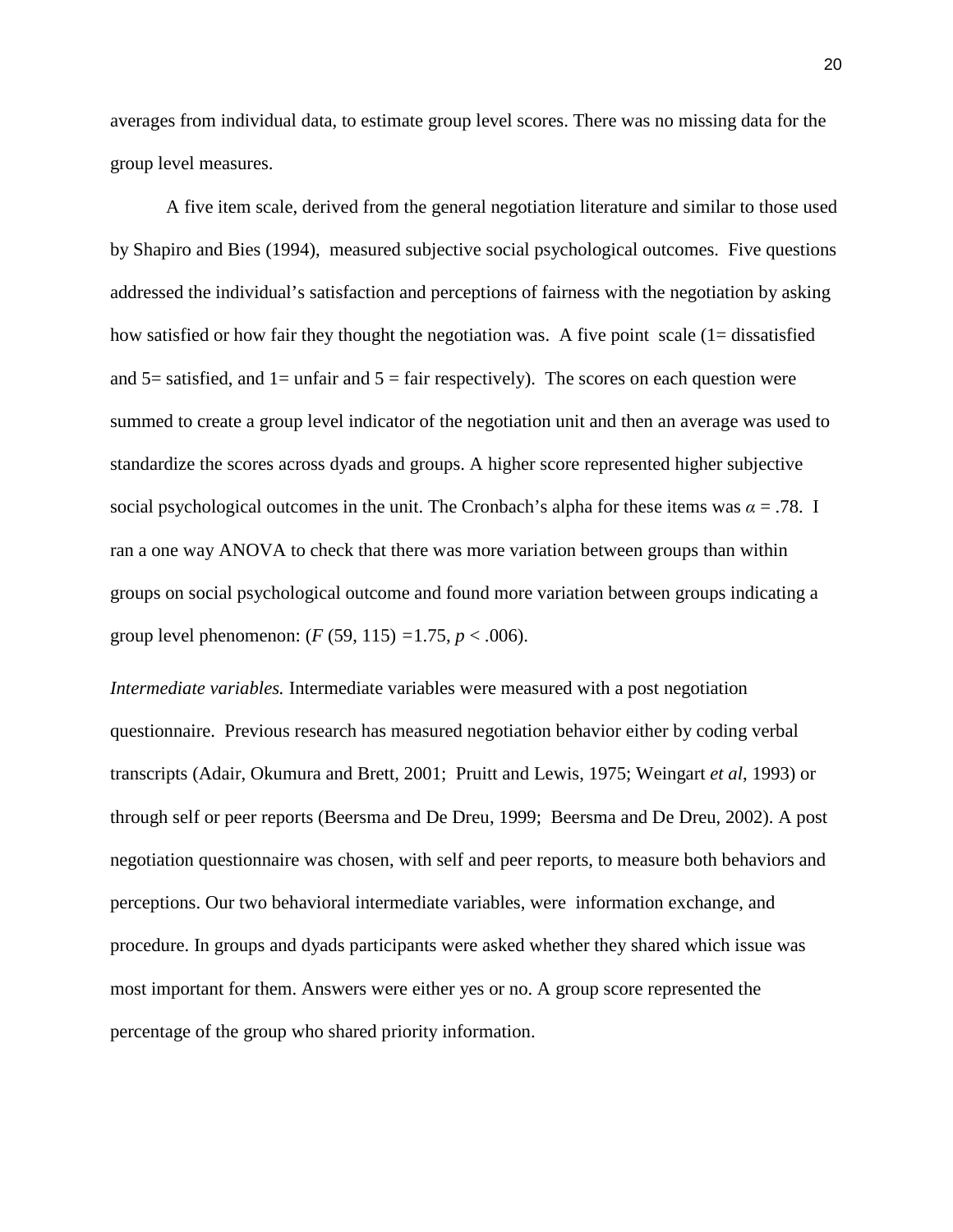Three items were used to measure the degree to which groups and dyads considered issues simultaneous or sequentially. Respondents were asked to report the behavior of the group. Answers could be given on a five point scale where  $1=$  to a small degree and  $5=$  to a large degree. The higher the score, the more the procedure could be characterized as simultaneous consideration of issues. The three items were: the group decided to go through the negotiation issue by issue (reversed score); members in the group traded issues (I will give you issue 2 if you give me issue 4); and the group agreed to decide on more than one issue at a time. The Cronbach's alpha for these items was  $\alpha = .85$ . Before aggregating the individual items to the group level I ran a one way ANOVAs to check that there was more variation between groups than within groups. I found that on all three items there was more variation between than within groups indicating that there was a group level phenomenon: sequential issue consideration (*F* (59, 111) = 3.241,  $p < .000$ ; traded issues (*F* (59, 113) = 6.953,  $p < 000$ ; and, agreeing on more than one issue at a time *F* (59, 113) = 8.79,  $p < .000$ .

The problem solving variable was assessed by having individuals in the negotiating unit recall the degree to which the negotiation process in the dyad or group could be described as constructive problem solving. Using a five point scale with  $1=$  small degree and  $5=$  to a large degree, the problem solving approach in the group was measured. A higher score represented a greater degree of problem solving. Negotiating unit scores were computed by calculating the average for the unit from individual reports. Although only one item was used to measure problem solving there were two to four informants on this variable. Reliability was assessed by examining the agreement among the individuals in the unit. A one way ANOVA demonstrated that perceptions within the units were more similar  $(F (59, 111) = 1, 89, p = .002)$  than between the units .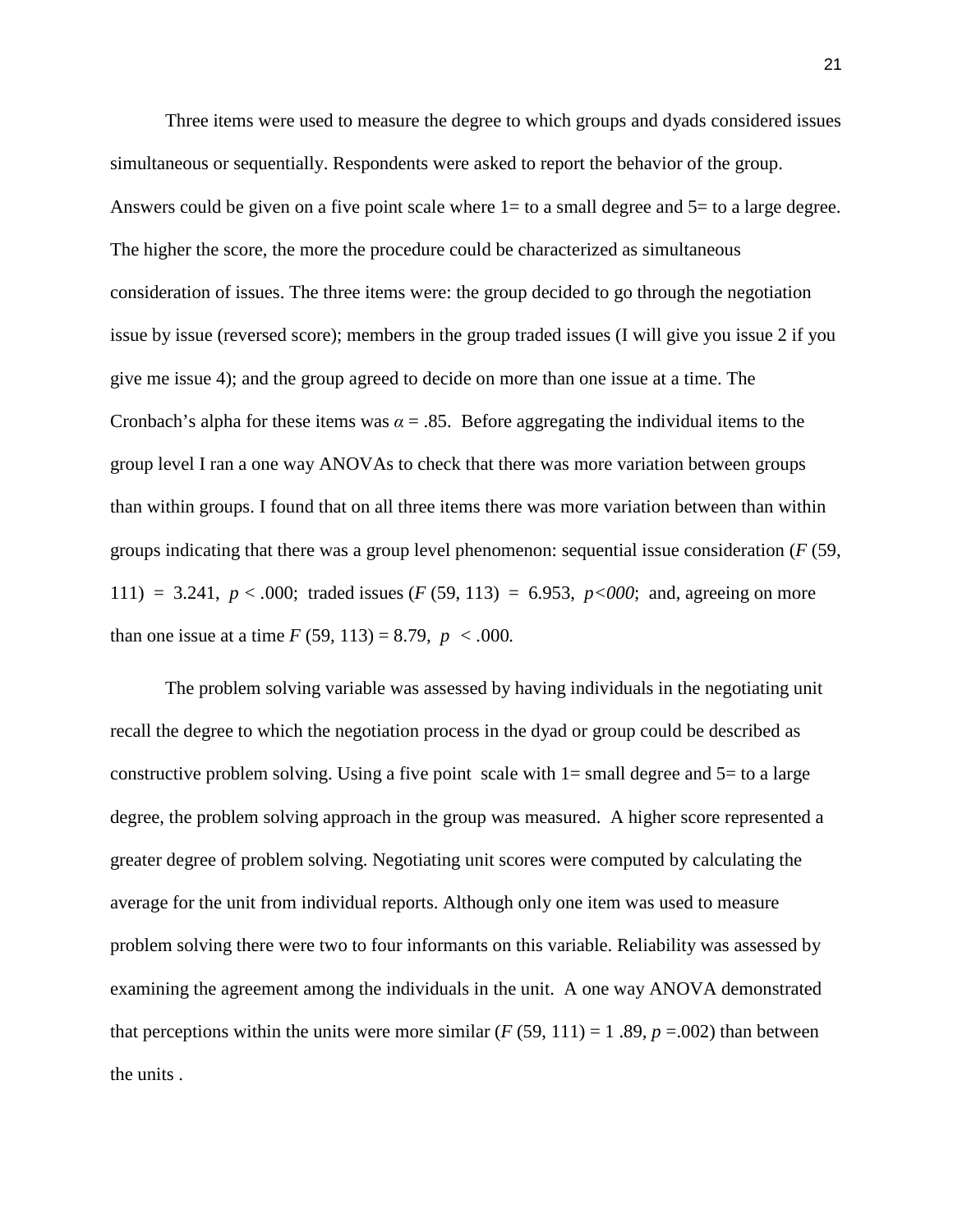To measure the presence of the fixed pie bias past researchers have asked subjects about the other parties' priorities (Carnevale and Isen, 1986; Kimmel *et al.*, 1980; and Thompson and Hastie, 1990a). The measure chosen for this study is similar to one used in Arunachalam and Dilla, (1995) and Thompson and Hastie (1990a). To calculate the group level measure of the fixed pie bias respondents were asked whether other parties in the role play had the same priority issue as they did. This general question indicates whether the respondents thought of the negotiation as fixed or variable. At the individual level the answers were either yes or no, a correct answer was no. The role play was structured so that no other party had the same most important issue. At the group level a fixed pie bias score was computed based on the percentage of members who had incorrectly answered yes. Summing individual scores to calculate the degree of accuracy in dyads and groups has been used in previous studies (Arunachalam and Dilla, 1995; Thompson, 1991; Thompson and Hastie, 1990a). Although a conservative measure of bias, the group score correlated significantly with joint profit ( $r^2 = -28$ ,  $p < .032$ ) indicating the validity of this measure in relation to previous research.

#### **7. Results**

#### *Treatment of the Data and Descriptive Statistics*

Outcome data were first analyzed using two-way (group/dyad) x (task four/ten issues) ANOVAs for both economic and subjective social psychological outcomes. The effect of task type proved not to be significant and will not be discussed or analyzed further. Differences between dyads and groups on the dependent variables were analyzed using *t*-tests. Differences between dyads and groups on the intermediate variables (priority information sharing, fixed pie bias, procedure and problem solving) were analyzed using a Multivariate Analysis of Variance (MANOVA) . Two sub-group multiple linear regressions were run to investigate which intermediate variables were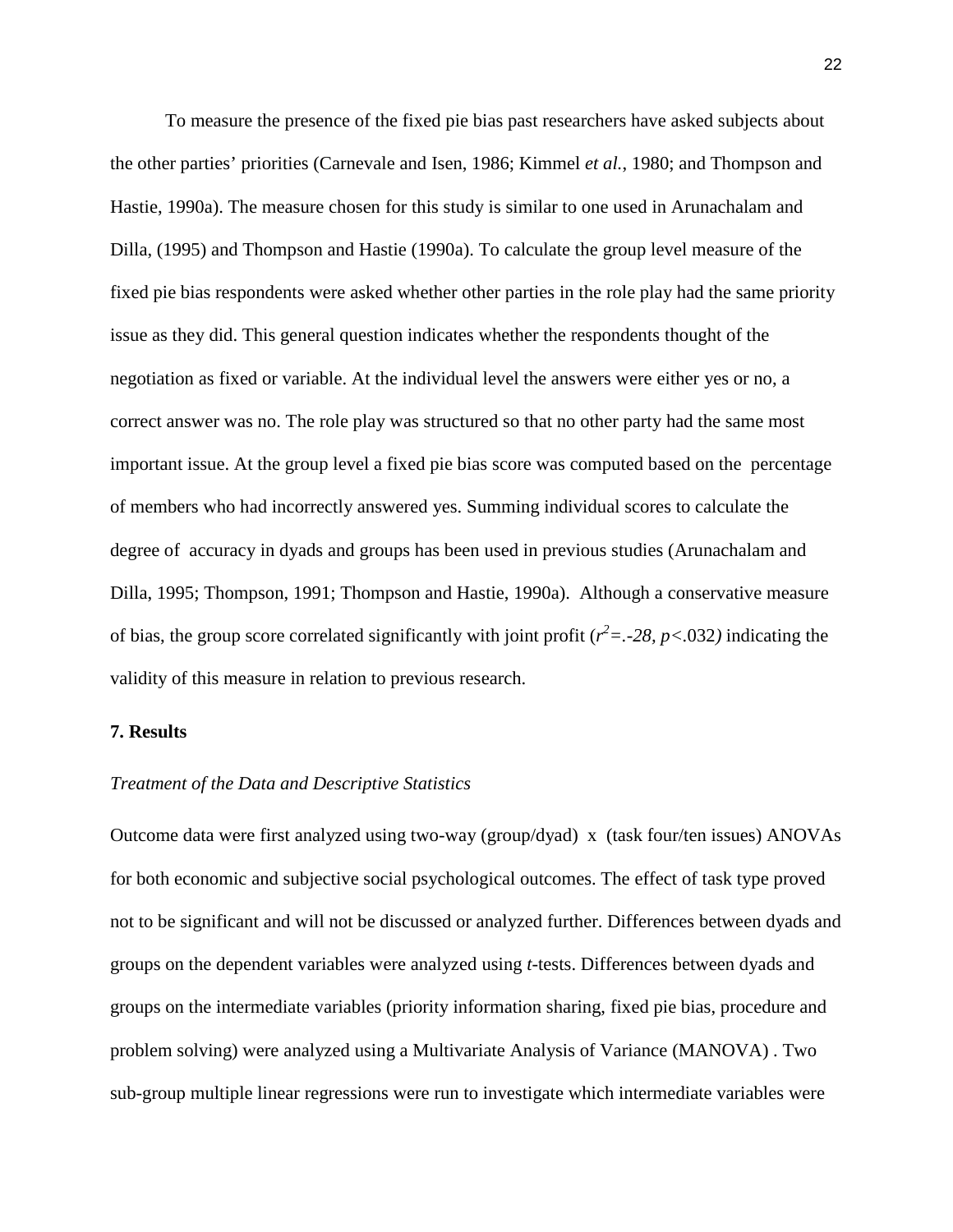most important for achieving high quality outcomes in dyads and groups. Table 1 provides the descriptive statistics for all the intermediate and dependent variables. Consistent with past research, simultaneous consideration of issues and problem solving were positively related to economic outcomes, and fixed pie perceptions were negatively related to economic outcomes.

| <b>Insert</b><br>l'oblai |  |  |  |
|--------------------------|--|--|--|
|                          |  |  |  |
|                          |  |  |  |

#### *Economic and social psychological subjective outcomes*

One tail *t*-tests were run to test hypothesis 1, which predicted that groups would achieve lower outcomes than dyads in an integrative negotiation. Four impasses occurred in the dyad condition and ten in the group condition. A chi squared test showed there were no significant differences in impasse rates between the conditions. Impasses were given the lowest negotiated score (Beersma and De Dreu, 2002; Kimmel *et al*. 1980). Hypothesis 1 was supported (*t* (58) = 1.76,  $p = .041$ ), dyads achieved higher economic outcomes measured as distance towards the Nash solution ( $M = 77.9$  *SD* = 8.91) than groups ( $M = 73.89$  *SD* = 8.65) with a Cohen's  $d=$  .46. A Mann-Whitney two-sample rank-sum test was also run where impasses were given a 0 score and results were significant ( $U = 330, 500, z = 1.77, p = .038$  (one-tail). Significant differences between conditions were also found when economic outcomes were measured with joint profit (*t*   $(58) = 1.8$ ,  $p = .039$ ) and impasses were substituted with the lowest score, and using a Mann-Whitney two-sample rank-sum test with impasses given 0 ( $U=$  324, 500)  $z=1.86$ ,  $p=.031$  (onetail).

Hypothesis 1 was supported for the subjective outcomes, dyads *(M* = 3.60*, SD* = .54*)* and groups  $(M = 3.30, SD = .32)$ ,  $t(58) = 2.60$ .  $p = .013$  (one tailed),  $d = .78$ . When impasses were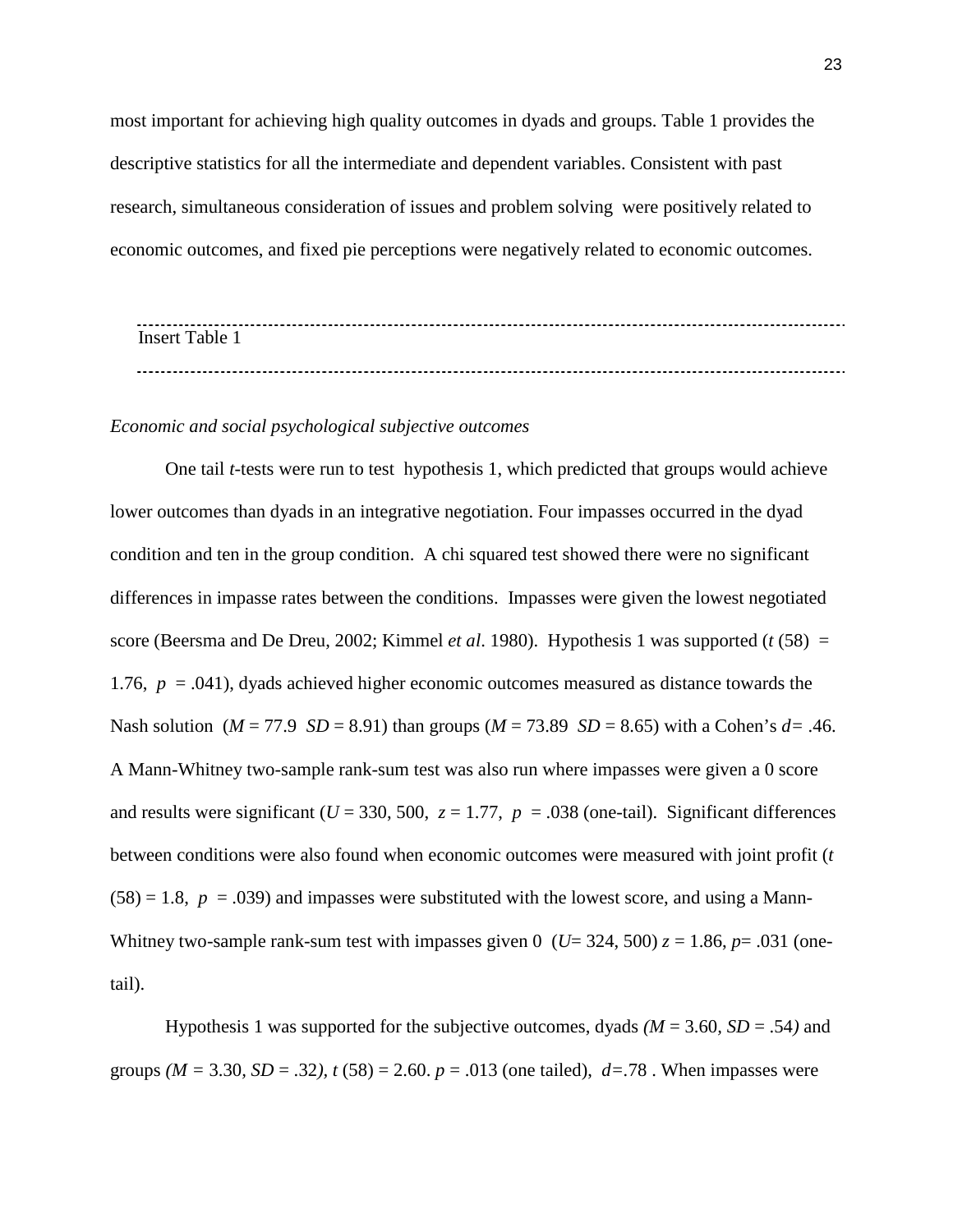excluded from analysis there were no significant differences between dyads and groups on economic or subjective outcomes, however results were in the predicted direction.

For hypotheses 2 to 5, a MANOVA was run to examine whether dyads and groups differed in the emergence of the intermediate variables associated with high quality outcomes in negotiations. The overall multivariate model was significant, Wilk's =  $(.41)$ ,  $F(4, 55) = 19.91$ ,  $p < 0.00$ , with an effect size  $\eta^2 = .59$ . The null hypotheses 2 and 3 were rejected. A higher percentage of members in groups ( $M = 68.55$ ,  $SD = 31.6$ ) shared priority information compared to dyads ( $M = 44.83$ ,  $SD = 43$ ) although the effect size of  $\eta^2 = .09$  was small. Even though groups shared the most important issues they still had a higher degree of the fixed pie bias ( $M = 63.16$ ,  $SD = 28.06$ ) than dyads (*M* = 12.07, *SD*=21.77) with an effect size of  $\eta^2 = .51$ . No significant differences were found between dyads and groups in the type of procedure followed or the perception of problem solving behavior, so the null hypotheses 4 and 5 could not be rejected. Insert Table 2 

Hypothesis 6 tested whether intermediate variables were equally important for achieving high quality outcomes in dyads and groups. Two sub-group multiple regressions were run for dyads and groups with the intermediate variables of information sharing, fixed pie bias, procedure and problem solving acting as independent variables. Both sub group regressions were significant for economic outcomes (dyads  $F(4,24) = 4.52$ ,  $p = .011$ ,  $r^2 = .31$  and groups  $F(4,26)$  $= 3.73, p = .016, r<sup>2</sup> = .27$  and for social psychological subjective outcomes (dyads *F* (4,24) = 5.9,  $p = .011$ ,  $r^2 = .41$ . and groups  $F(4,26) = 6.1$ ,  $p = .001$ ,  $r^2 = .41$ ).

Procedure was significant for dyads on both economic ( $\beta$  = .63,  $p$  = .001,  $t$  (24,4) = 3.81) and subjective outcomes  $\beta = .34$ ,  $p = .002$ ,  $t(24) = 2.25$ ), and problem solving  $\beta = .55$ ,  $p = .002$ , t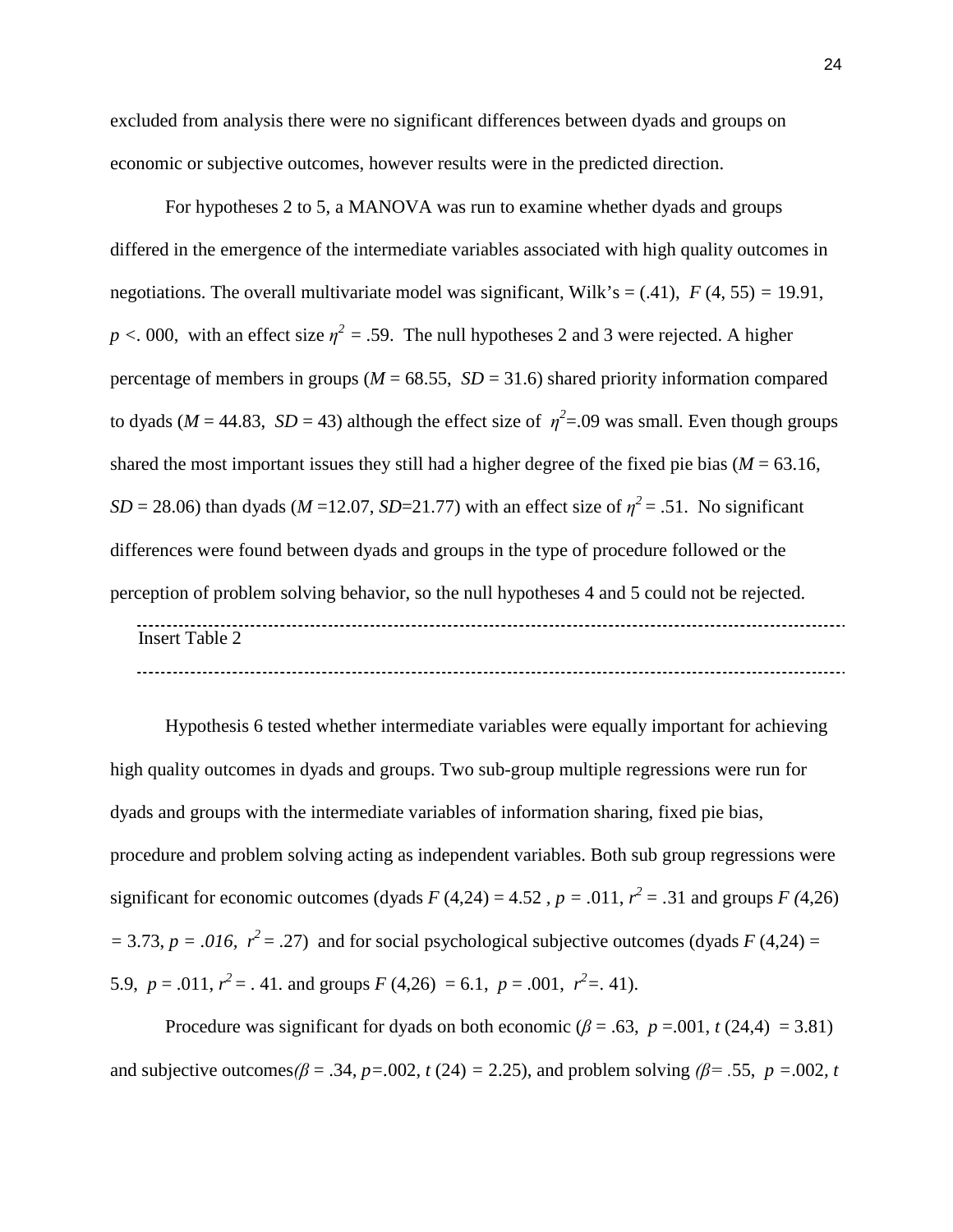$(24) = 3.56$ ) for subjective outcomes. For groups only problem solving was significant for both economic ( $\beta$  = .47, *p* = .007, *t* (26) = 2.93) and subjective outcomes ( $\beta$ = .70, *p* = .000, *t* (26,4) = 4.87). However, procedure was approaching significance for groups on economic outcomes (*β*  $= .37, p = .07, t(26) = 1.90$ .

To compare whether the variables that were equally important for groups and dyads *t*-tests were used to examine the differences between dyad and group coefficients. A significant difference was only found between the coefficients for problem solving on economic outcomes *t*

 $(58,2)=4.64, p > .01.$ 

Insert Table 3 

#### **8. Discussion**

In this study I compared two and four party integrative negotiations to gain insight into whether dyads outperform groups on similar negotiation tasks. The results on both economic and subjective social psychological measures supported this theoretical claim. Interestingly these results occurred without the added complexity of coalition formation, a central factor often cited to explain why groups might achieve less than dyads in a negotiation (Kramer, 1991; Mannix, 1993).

A closer look at the analysis reveals that although dyads did attain higher joint outcomes than groups, the differences were not large. When I removed the impasses from analysis the differences between dyads and groups became non-significant although they were in the expected direction. This was true for both the economic and subjective outcomes. Poorer outcomes in a group negotiation appear to be a combination of impasses and lower performance.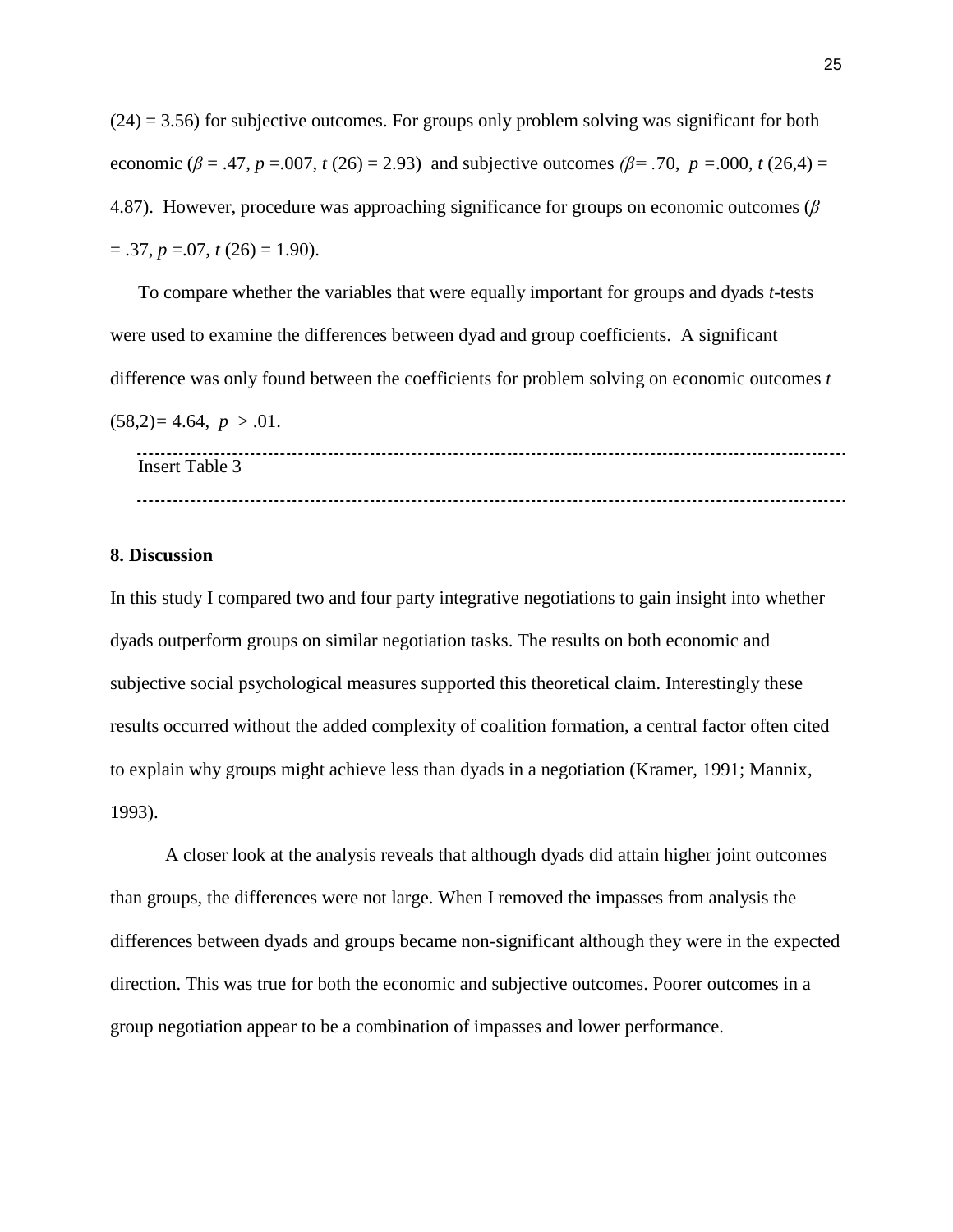Hypotheses 2-5 investigated whether intermediate variables emerged equally in dyads and groups. Of the four intermediate variables studied only priority information and the fixed pie bias were significantly different between dyads and groups. Problems solving behavior was reported approximately equally in both dyads and groups, as was the level of simultaneous procedure (see table 2). Groups shared more priority information and had more of the fixed pie bias than dyads. The increase in priority information sharing is consistent with previous research which has found that if one person shares information then a snowballing effect occurs (Thompson and Hastie, 1990; Thompson, 1991; Thompson *et al*., 1996). On the one hand this is good news for group negotiations, priority information is being exchanged. On the other hand this information sharing was not enough to lead to higher outcomes for groups. The finding of more bias in groups is commensurate with the negotiation and behavioral decision research (cf. Bazerman and Chugh, 2006; Kramer 1991; and Payne, 1993) which demonstrates that increases in information complexity, increase the prevalence of cognitive biases.

After examining the differential emergence of these central intermediate variables, I then explored the effect that these variables had on the quality of negotiation outcomes. The results for dyads showed that the procedure used (considering more than one issue at a time) led to higher economic outcomes, and that both procedure and problem solving were important for subjective outcomes. For multiparty negotiations, problem solving was significantly related to higher outcomes, on both economic and subjective outcomes, and procedure was moderately related to economic outcomes. Problem solving has been cited as a central integrative behavior in the negotiation literature and appears to be especially important for groups (cf. Beersma and De Dreu 2002).

Comparing dyadic and group negotiations showed that there are both similarities and differences in the intermediate variables which emerge, and how important these behaviors are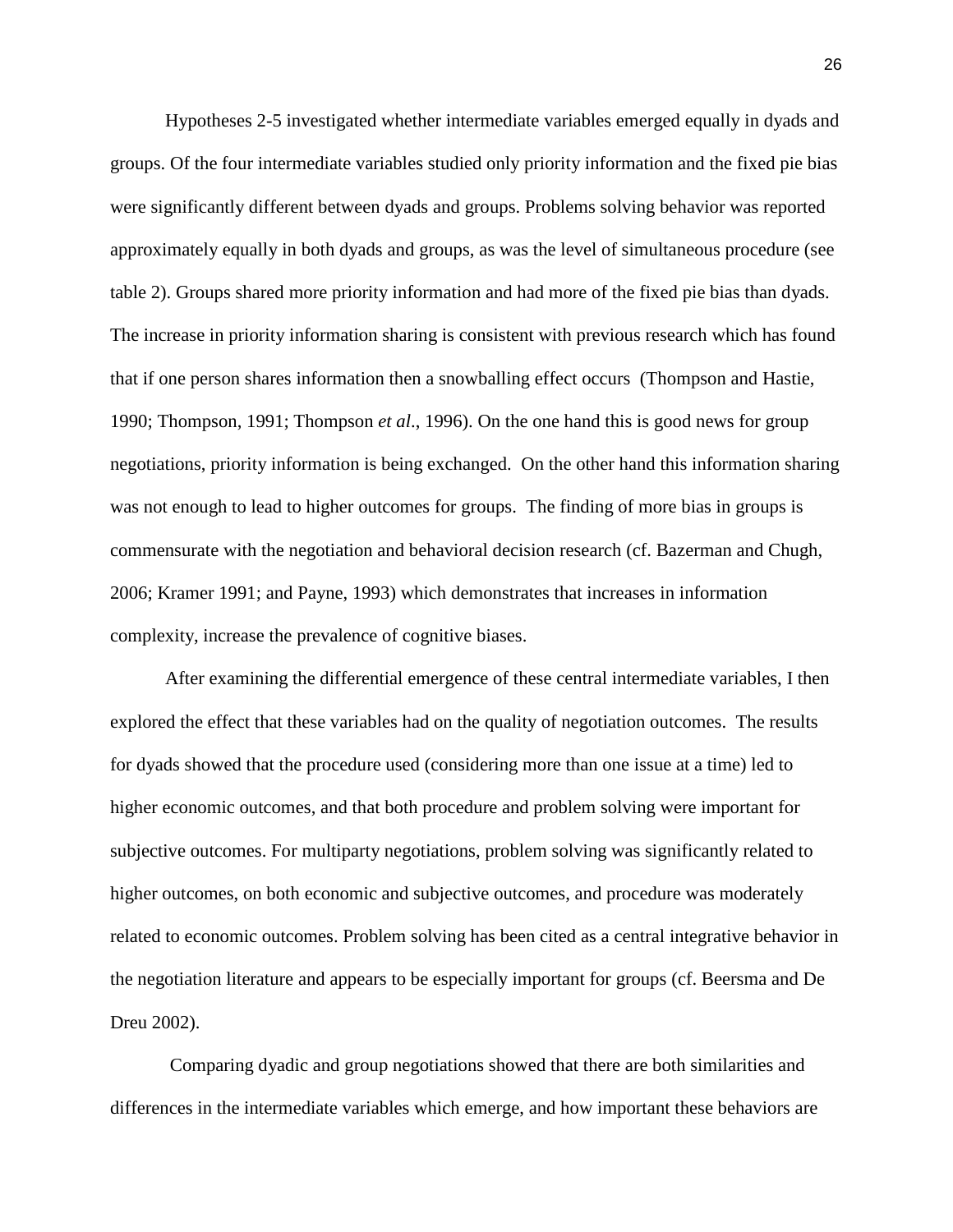for achieving integrative outcomes. Consistent with prior research, both dyads and groups improved their economic performance when they used a procedure that considered more than one issue at a time (Thompson, 2005; Weingart *et al*. 1993). Both dyads and groups benefited from a problem solving approach but interestingly, for dyads this was true only for the subjective outcomes not for economic outcomes where the relationship was non significant and negative. Problem solving was the only intermediate variable which differentially affected high quality economic outcomes for dyads and groups.

Several implications for management can be identified from the current study. The finding that dyads do outperform groups in a negotiation may require managers to focus on specific interventions for group negotiations. Interventions for groups should be directed towards procedures that emphasize groups reaching agreement, and group level goals that focus on the common interests in the organization. Management support should be directed at helping groups to avoid impasses. For example, in more complicated multiparty negotiations where quality solutions are sought, one recommendation is to reach a *first agreement.* A *first agreement* is one that can be modified, developed and upgraded (Lewicki *et al*. 2010). Other methods can be to assign a chairperson and draft tentative agreements (Lewicki *et al*. 2010).

To improve performance, structuring the group process and fostering a problem solving approach appears to be most important for groups. Groups share more information than dyads but do not seems to reap the benefits. Priority information needs not only to be shared but also used. Prior research demonstrated that structuring the group negotiation process and having parties actively use the information shared was associated with higher outcomes (Arunachalam and Dilla,1995) . Another central part of organizing the process is the agenda followed. Managers need to encourage both dyads and groups to consider packages rather proceed issue by issue in the negotiation. The negotiation literature has argued that organizing the process will be more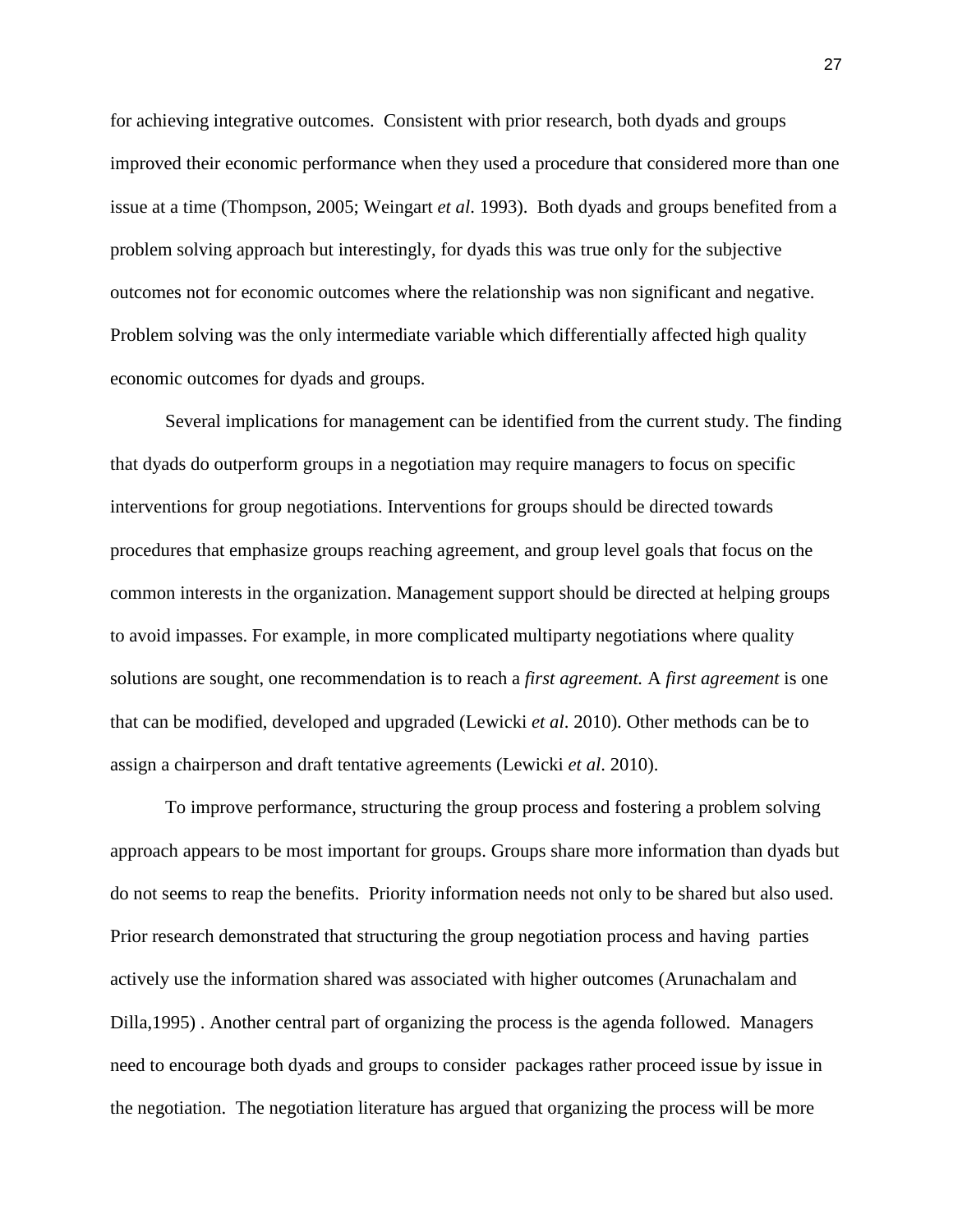critical for groups (Bazerman *et al*., 1988 and Kramer, 1991) and the results from this study support this claim.

The final implication is that managers need to recognize the importance of problem solving for groups. Creating a group process that emphasizes cooperation and constructive problem solving can help groups find more integrative agreements. This finding might be related to the literature emphasizing that group norms can be critical in multiparty negotiations (Lewicki *et al*. 2010). Perhaps group negotiations will benefit more from norms rooted in a problem solving approach, rather than interventions that reduce biases.

## **Limitations and suggestions for future work**

There are several limitations in this study. First, the self report measures used for the intermediate variables could lead to biases in reporting and common source bias. However, in the current study I have used aggregated data which helps reduce random error and increase reliability. Research also suggests that recall of past behavior tends to be quite accurate (Pearson, Ross, and Dawes, 1992). Second, using a questionnaire after the negotiation does not allow for causal inferences about the intermediate variables and the outcomes variables, and therefore the direction of the relationship between problem solving and outcomes cannot be ascertained. Groups that performed well might have perceived that they used more problem solving. Third, some of measures could be improved. For example information sharing only asked whether a party told their most important issue, but it did not measure whether others actually registered this information. The measure might not have been sensitive to the information sharing actually taking place in the negotiation. Future research should use observation as well as surveys to capture the information communicated, received and used. Fourth, using a laboratory experiment with students to understand the complexity of dyadic and group negotiation limits the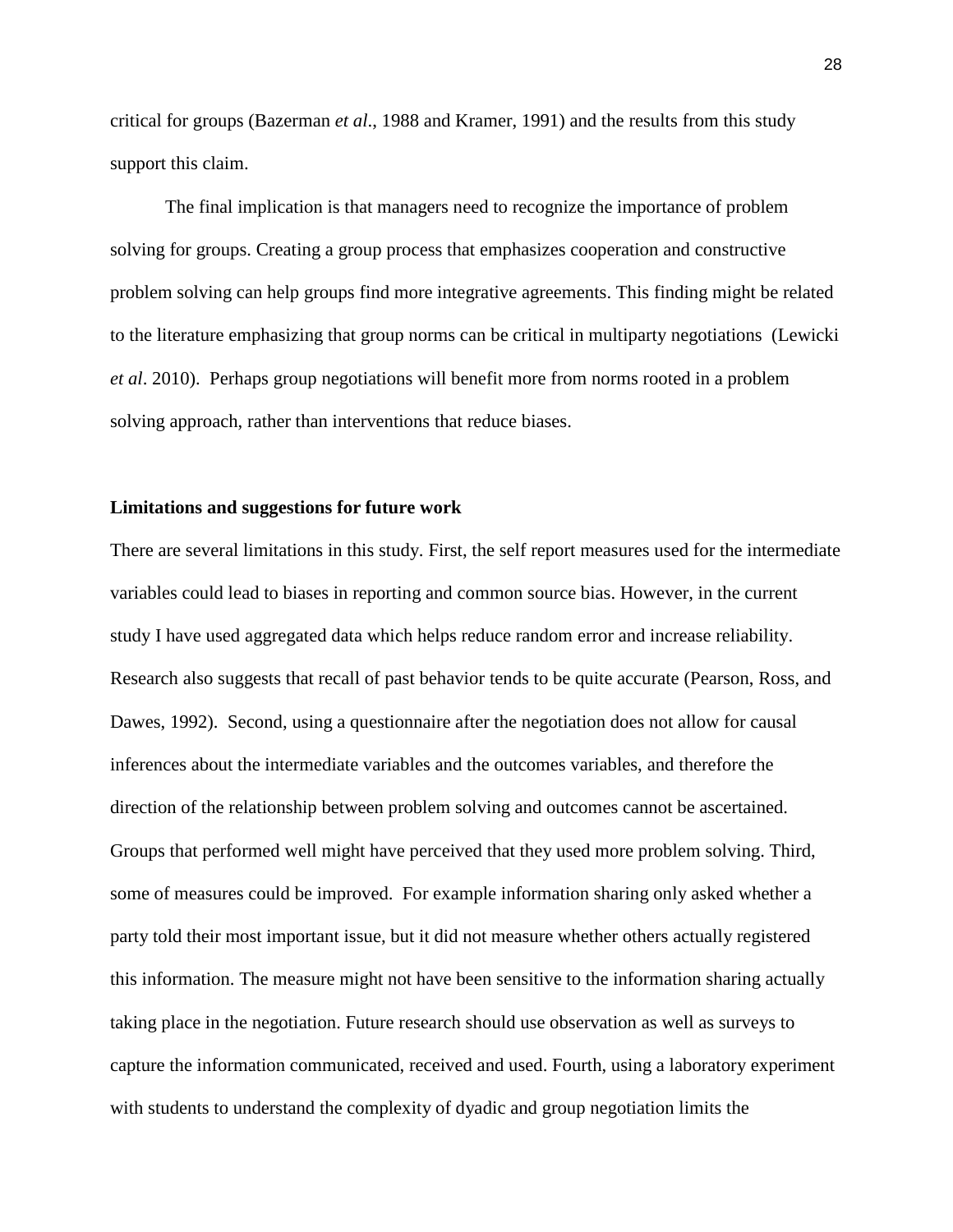generalizability of my findings. Future research should study these groups and dyads in a field setting, using managers and executives with experience. Real life group negotiations are much more complex than the role play situation used in this study. The benefit of using the experiment is that a direct comparison between dyads and groups was possible and interesting differences were identified. The current study helps to empirically support the assumption that groups do underperform dyads. Future research needs to build on these findings and investigate which additional factors might influence the outcomes in a real life negotiation.

What works in dyads, also works well in groups, however the emphasis with groups should be on getting them to reach agreement and to use problem solving behavior along the way.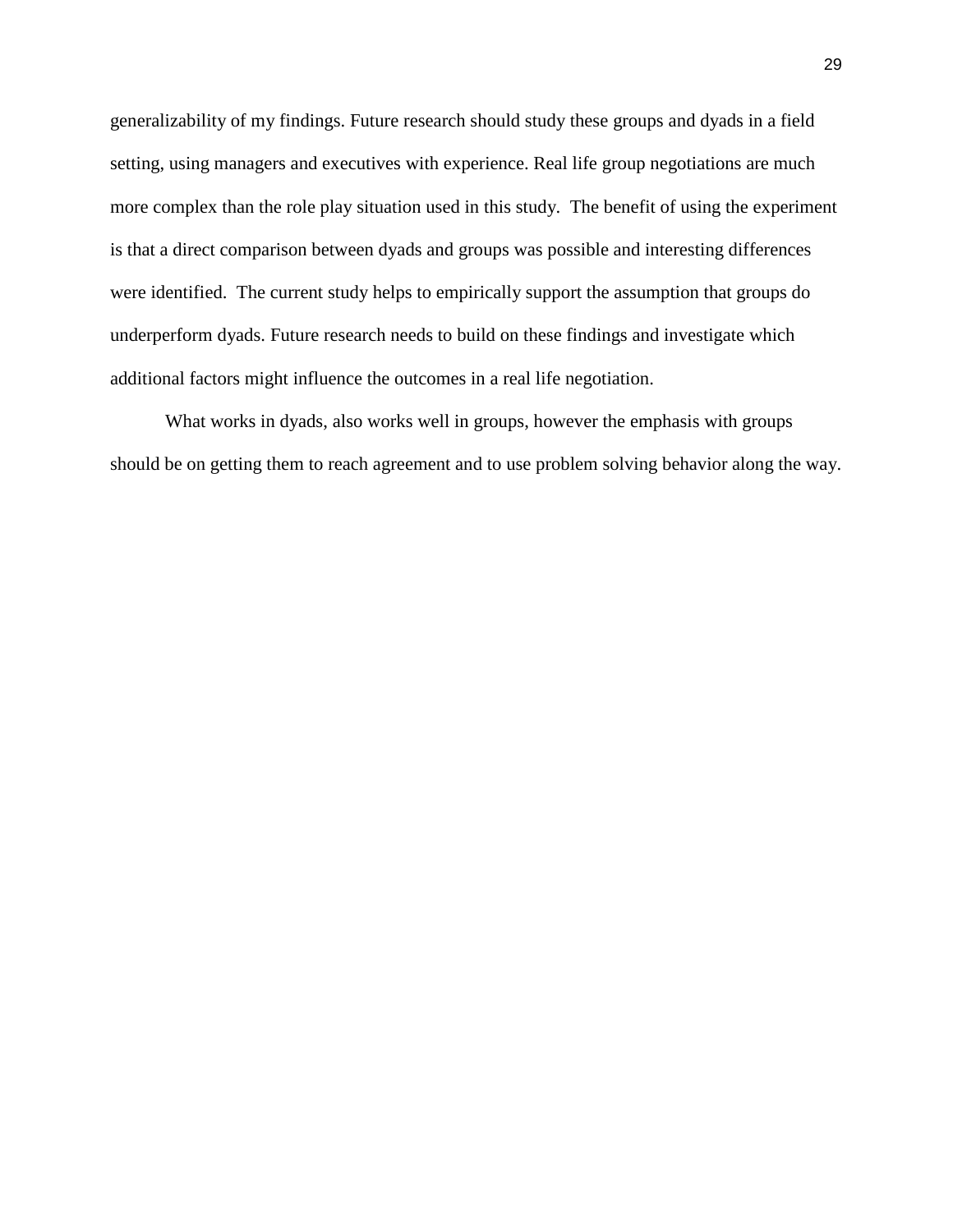### **References**

- Adair, W. L., Okumura, T., and Brett, J. M. (2001), "Negotiation behavior when cultures collide: The United States and Japan", *Journal of Applied Psychology,* Vol. 86, No. 3, pp. 371- 385.
- Arunachalam, V., and Dilla, W., (1995), "Judgment accuracy and outcomes in negotiation: A causal modeling analysis of decision -aiding effects", *Organizational Behavior and Human Decision Processes,* Vol. 61 No. 3, pp. 289-304.
- Babcock, L., and Loewenstein, G. (1997), " Explaining Bargaining Impasse: The Role of Self-Serving Biases", *Journal of Economic Perspectives*, Vol. 11, No. 1, pp. 109-126.
- Bazerman, M. H., and Chugh, D. (2006), "Bounded Awareness: Focusing Failures in Negotiation", Thompson, L. (Ed.), *Negotiation Theory and Research*, Taylor and Francis, New York, pp. 7-26.
- Bazerman, M. H., Curhan, J., Moore, D. A., and Valley, K. (2000), "Negotiation", *Annual Review of Psychology*, Vol. 51, pp. 279-314.
- Bazerman, M. H., Magliozzi, T., and Neale, M. A. (1985), "Integrative Bargaining in a Competitive Market", *Organizational Behavior and Human Decision Processes*, Vol. 35, No. 3, pp. 294-313.
- Bazerman, M. H., Mannix, E., Sondak, H., and Thompson, L. (1990), "Negotiator behavior and decision processes in dyads, groups, and markets", Carrol, J. S. (Ed.), *Applied Social Psychology and Organizational settings,* Lawrence Erlbaum Associates Hillsdale, New Jersey, pp. 13-44.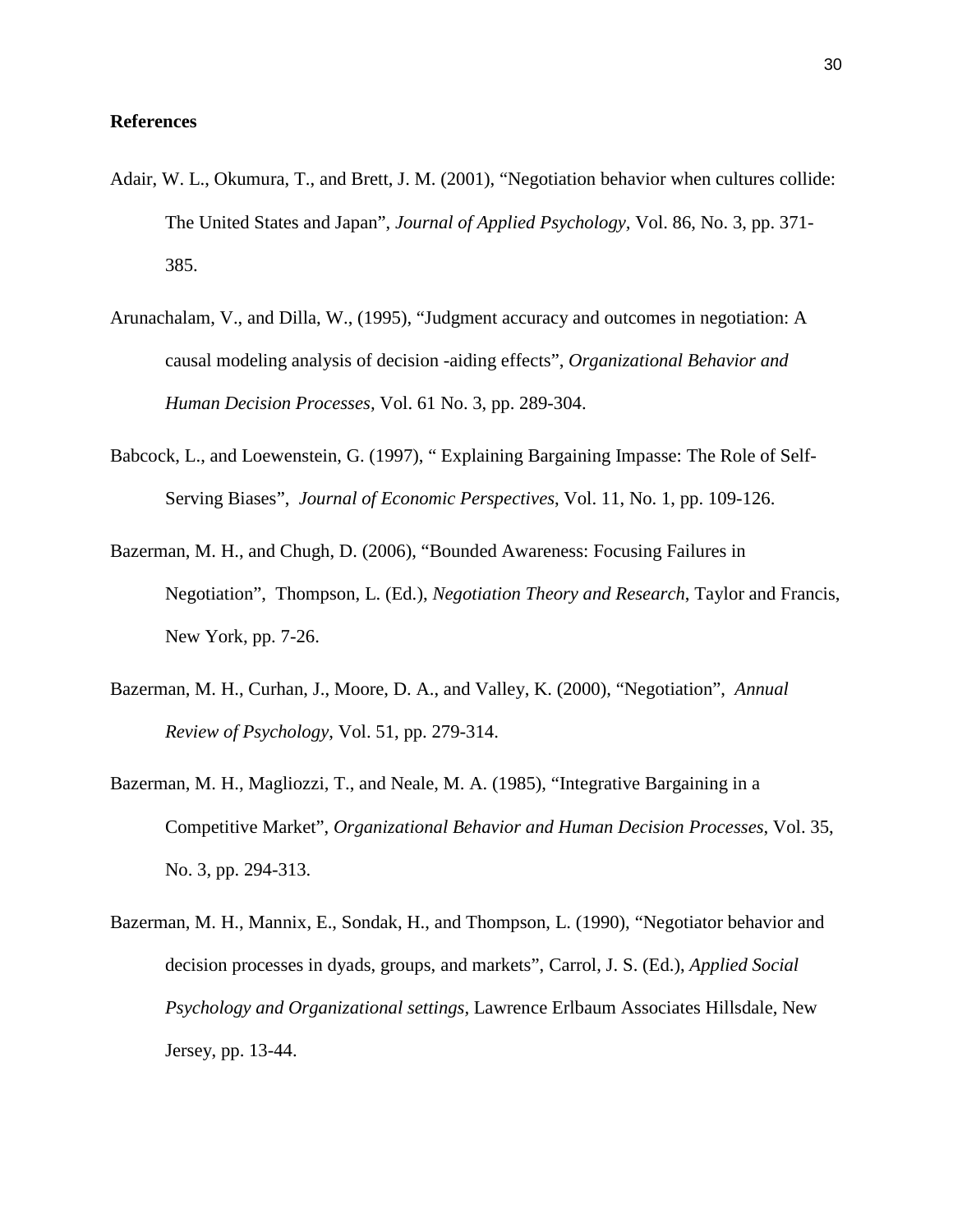- Bazerman, M. H., Mannix, E. A., and Thompson, L. (1988), "Groups as mixed motive negotiations", *Advances in Group Processes*, Vol. 5, pp. 195-216.
- Bazerman, M. H., Moore, D.A. and Gillespie, J.J. (1999), "The human mind as a barrier to wiser environmental agreements", *American Behavioral Scientist*, Vol. 42, pp. 1277-1300.

Bazerman, M.H. and Neale, M. (1992), *Negotiation Rationally*. New York: Free Press.

- Beersma, B. and De Dreu, C. K. (1999), "Negotiation processes and outcomes in prosocially and egoistically motivated groups", *International Journal of Conflict Management,* Vol. 10, No. 4, pp. 385-402.
- Beersma, B. and De Dreu, C. K. (2002), "Integrative and Distributive Negotiation in Small Groups: Effects of Task Structure, Decision Rule, and Social Motive", *Organizational Behavior and Human Decision Processes,* Vol. 87, No. 2, pp. 227-252.
- Beersma, B. and De Dreu, C. K. (2005), "Conflict's consequences: Effects of Social motives on post-negotiation creative and convergent group functioning and performance", *Journal of Personality and Social Psychology,* Vol. 89, No.3, pp. 358-374.
- Bottom, W. P. and Studt, A. (1993), "Framing Effects and the Distributive Aspect of Integrative Bargaining", *Organizational Behavior and Human Decision Processes,* Vol. 56, No. 3, 459.
- Bovens, L. (1987), "On arguments from self-interest for the Nash solution and Kalia egalitarian solution to the bargaining problem", *Theory and decision,* Vol. 23, pp. 231-260.

Brett, J.M. (1991), "Negotiating group decisions". *Negotiation Journal,* July: pp. 291-310.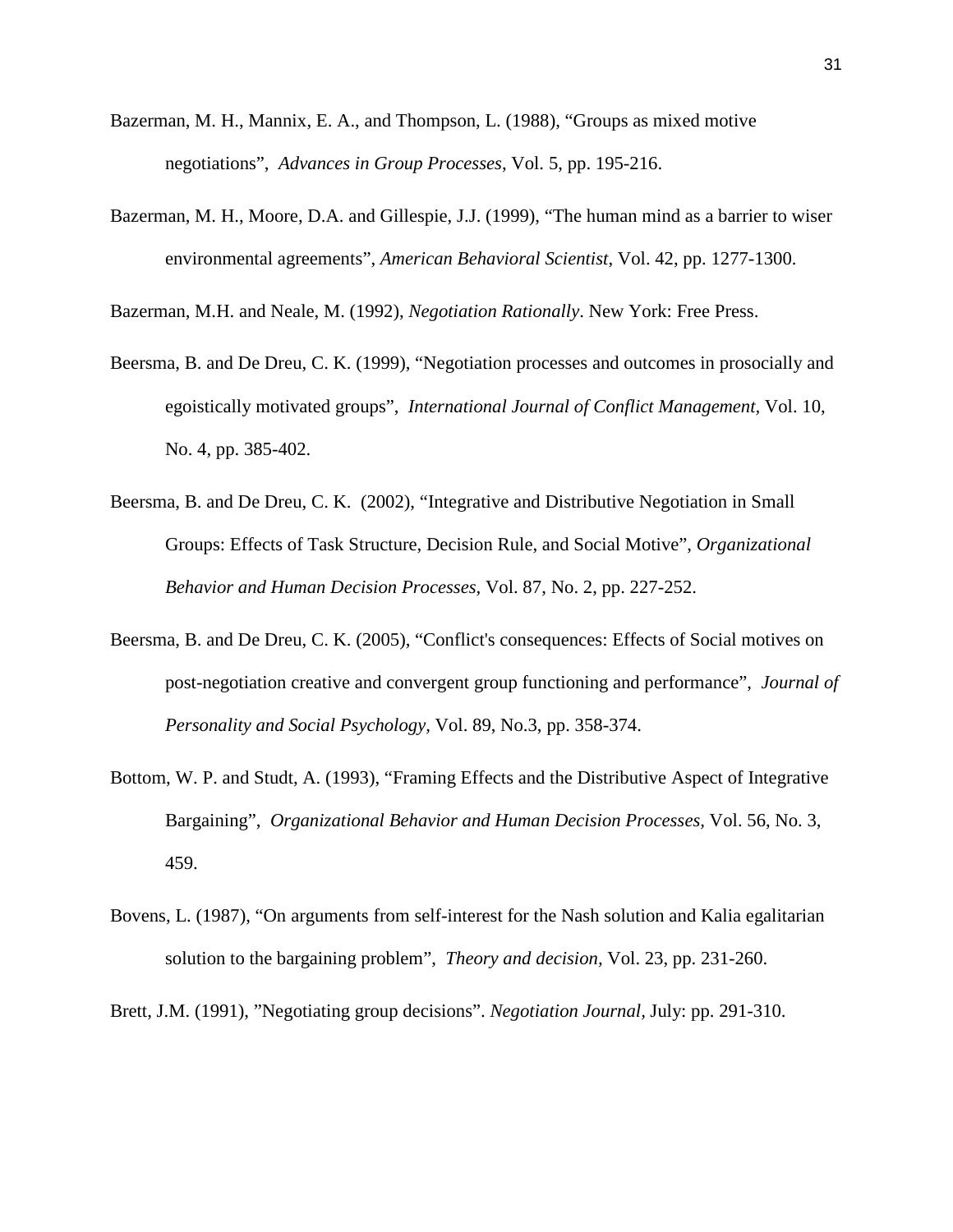- Carnevale, P. and Isen, A.M. (1986), "The influence of positive affect and visual access on the discovery of integrative solutions in bilateral negotiation", *Organizational Behavior and Human Decision Processes,* Vol. 37, pp. 1-13.
- Carnevale, P. and Lawler, E.J. (1987), "Time pressure and the development of integrative agreements in bilateral negotiations", *Journal of Conflict Resolution,* Vol. 30, No. 4, pp. 636-659.
- Clyman, D. (1995), "Measures of Joint Performance in Dyadic Mixed -Motive Negotiations", *Organizational Behavior and Human Decision Processes,* Vol. 64, No. 1, pp. 38-48.
- Crump, L. and Glendon, A. I. (2003), "Towards a paradigm of multiparty negotiation", *International Negotiation*, Vol.8, No. 2, pp. 197-234.
- Curhan, J. Elfenbein, H. and Xu, H. (2006), "What do people value when they negotiate? Mapping the domain of subjective value in negotiation", *Journal of Personality and Social Psychology,* Vol. 9, No. 3, pp. 493-512.
- De Dreu, C. and McCusker, C. (1997), "Gain-loss frames and cooperation in two-person social dilemmas: A transformational analysis", *Journal of Personality and Social Psychology,*  Vol. 72, No. 5, pp. 1093-1106.
- Eliasberg , J. LaTour, S.A. Rangaswamy, A. and Stern L.W. (1986), "Assessing the predictive accuracy of two utility based theories in a marketing channel negotiator context", *Journal of Marketing Research*, Vol. 21, pp 39-53.
- Follett, M.P. (1925, 1995), "Constructive conflict", Graham, P. (Ed.). *Mary Parker Follet-Prophet of Management: A Celebration of Writings from the 1920's*, Harvard Business School Press, Boston, Massachusetts, pp. 67-95.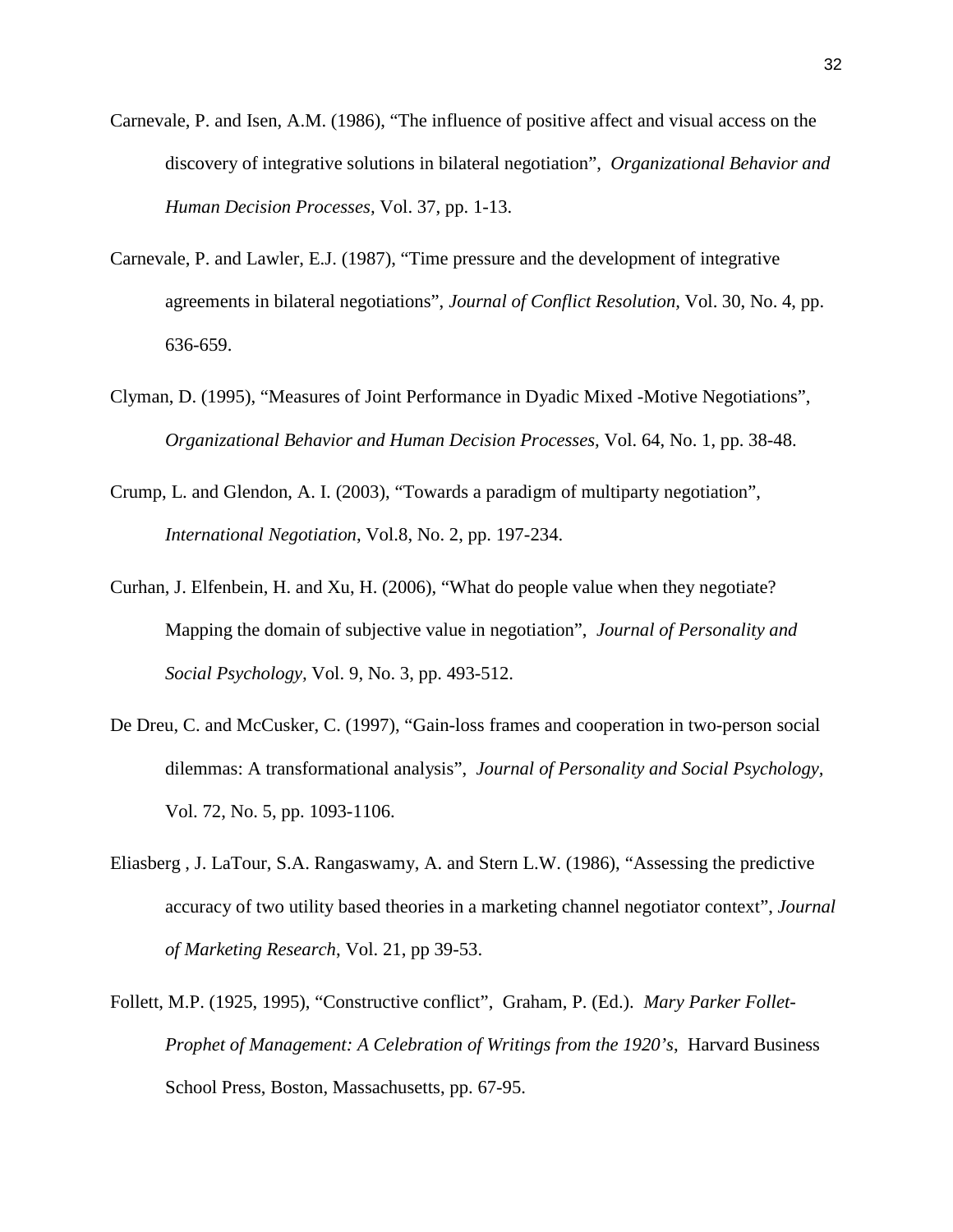- Galinsky, A. D., and Mussweiler, T. (2001), "First offers as anchors: The role of perspectivetaking and negotiator focus", *Journal of Personality and Social Psychology*, Vol. 8, No. 4, pp. 657-669.
- Greenhalgh, L., Neslin, S., and Gilkey, R. (1985), "The Effects of Negotiator Preferences, Situational Power, and Negotiator Personality on Outcomes of Business Negotiations. *Academy of Management Journal*, Vol. 28, No.1, pp. 9-33.
- Greenhalgh, L., and Neslin, S. (1983), "Determining outcomes of negotiations", in Bazerman, M.H. and Lewicki, R.J. (Eds), *Negotiating in Organization*, Sage Publication, pp 114- 134.
- Kelley, H.H. (1966), "A classroom study of the dilemmas in interpersonal negotiations", Archibald, K. (Ed.), *Strategic interaction and Conflict.* Institute of International Studies, University of California, Berkeley, California, pp.49-73.
- Kimmel, M.J., Pruitt, D.G., Magenau, J., Konar-Goldband, E., and Carnevale, P. (1980), "Effects of trust , aspiration, and gender on negotiation tactics", *Journal of personality and social psychology*, Vol. 38, No. 1, pp 9-22.
- Komorita, S. S. and Parks, C. D. (1995). Interpersonal relations: Mixed-motive interaction. *Annual Review of Psychology*, Vol.46, pp.183-207.
- Kramer, R. (1991), "The more the merrier: Social psychological aspects of the multiparty negotiations in organizations", Bazerman, M.H. and Lewicki, R.J. (Eds.), *Research on Negotiations in Organizations,* JAI, Greenwich, Vol. 3, pp. 307-332.
- Lewicki, R.J., Barry, B. and Saunders, D.M. (2010), *Negotiation*, 6<sup>th</sup> ed., McGraw-Hill Irwin, New York, NY.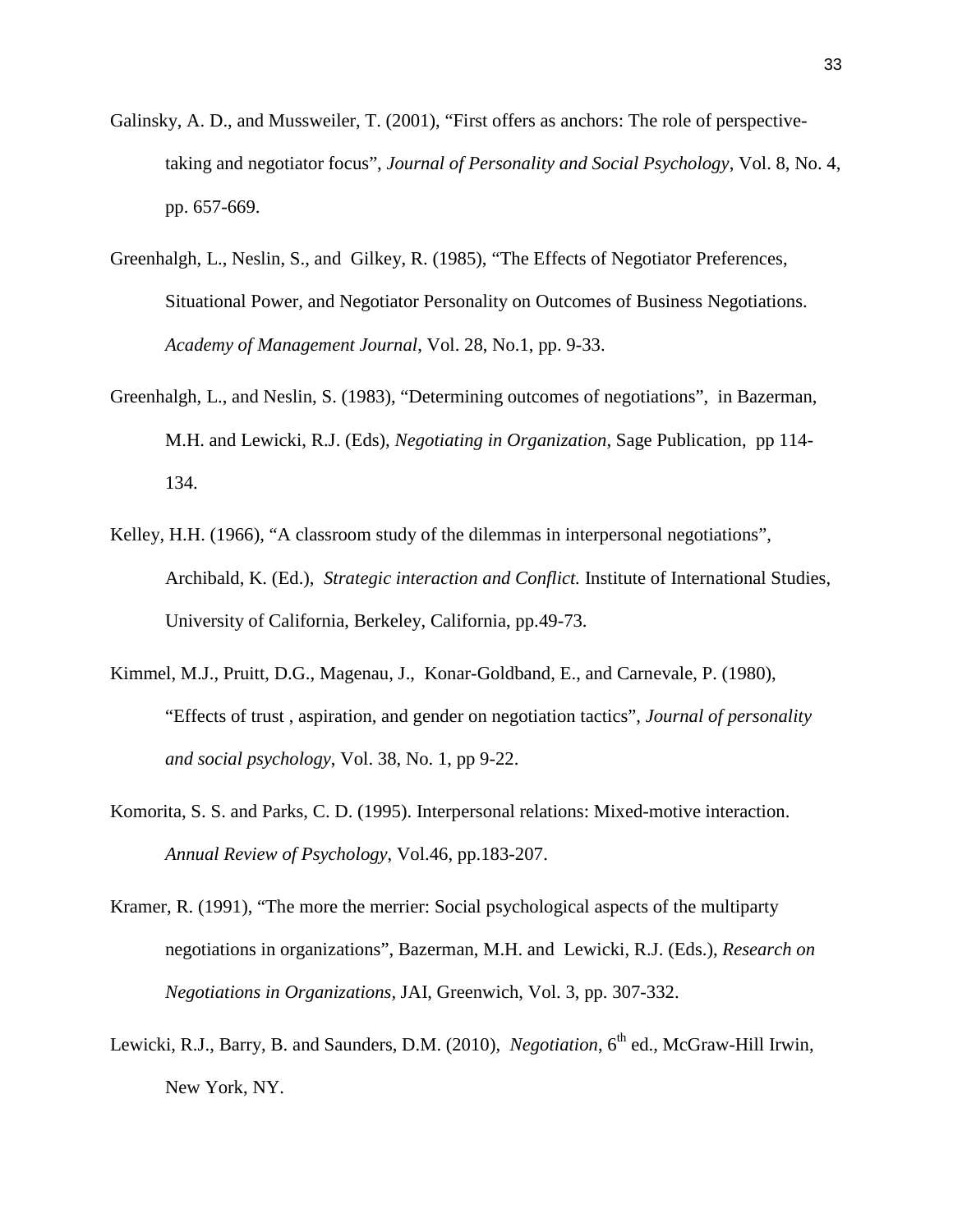- McGrath, J. E. (1984), *Groups: Interaction and Performance*. Inglewood, N. J.: Prentice Hall, Inc.
- Mannix, E., Thompson, L., and Bazerman, M.H. (1989), "Negotiation in small groups", *Journal of Applied Psychology*, Vol. 74, No. 3, pp. 508-517.
- Mannix, E. (1993). Organizations as Resource Dilemmas: The Effects of Power Balance on Coalition Formation in Small Groups. *Organizational Behavior and Human Decision Processes,* Vol. 55, No.1 , pp.1-22.

Nash, J.F. (1950), "The bargaining problem", *Econometrica,* Vol. 18, pp.155-162.

- Neale, M. A., and Bazerman, M. H. (1985), " The effects of framing and negotiator overconfidence on bargaining behaviors and outcomes", *Academy of Management Journal*, Vol. 28, No.1, pp. 34-49.
- Neale, M.A. and Northcraft, G. B. (1991)," Behavioral decision theory: A framework for conceptualizing dyadic bargaining", in Cummings, L.L. and Staws, B.M. (Eds.), *Research on Organizational Behavior*. Greenwich, CT:JAI Press.
- O'Connor, K. (1997), "Groups and Solos in context: The effects of accountability on team negotiation", *Organizational Behavior and Human Decision Processes, Vol. 72*, No. 3, pp. 384-407.
- Olekalns, M., Brett, J. M., and Weingart, L. R. (2003), " Phases, transitions and interruptions: modeling processes in multi-party negotiations", *International Journal of Conflict Management*, Vol. 14, No. 3, pp. 191-211.
- Payne, J.W., Bettman, J.R. and Johnson, E. (1993). *The adaptive decision maker.* New York: Cambridge University Press.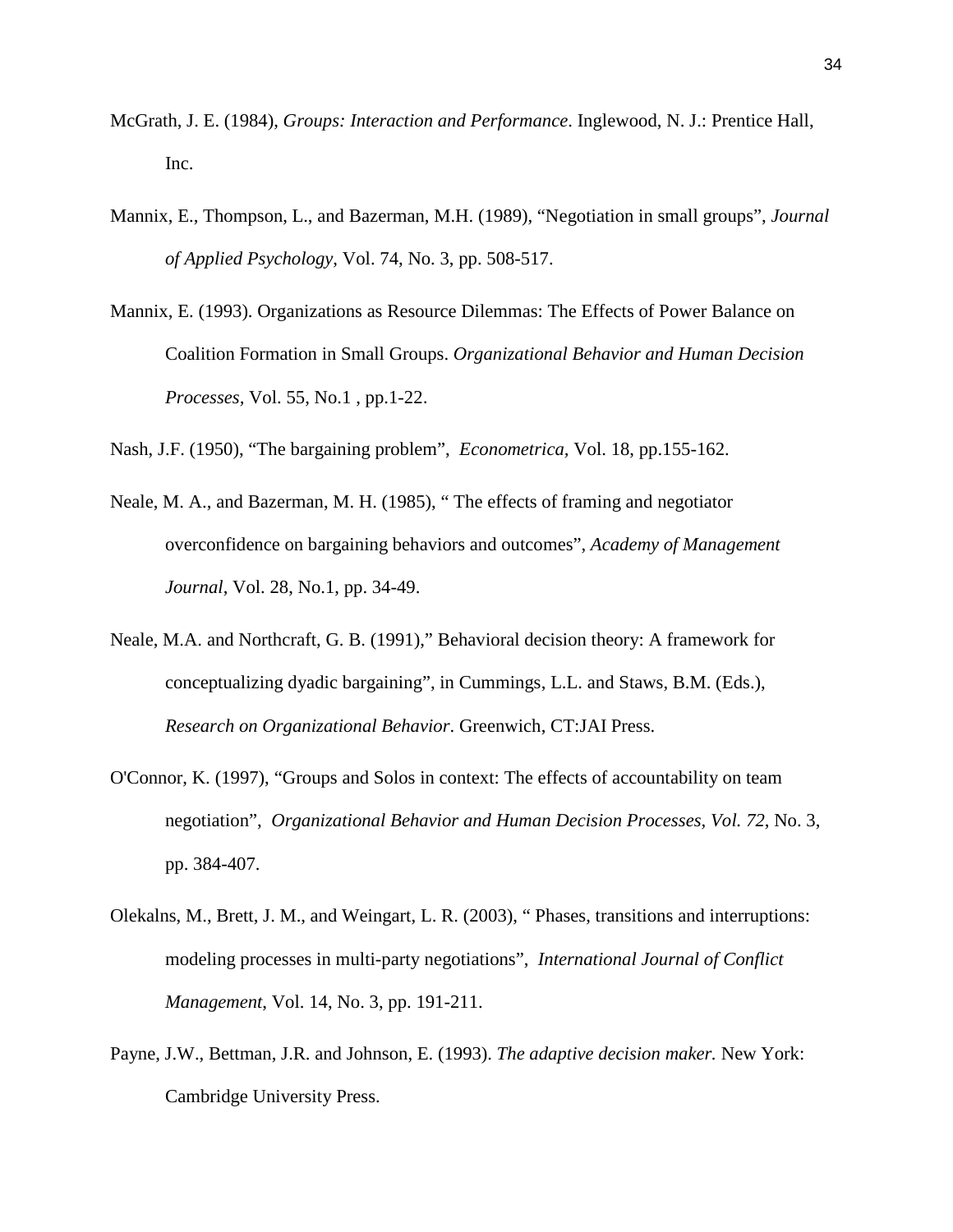- Pearson, R.W., Ross, M. and Dawes, R.M. (1992), " Personal recall and the limits of retrospective questions in survey", in Tanur, J.M. (Ed.), *Questions about questions: Inquiries into the cognitive bases of surveys*, New York: Russell Sage Foundation, pp. 65- 94.
- Pinkley, R. L., Griffith, T. L., and Northcraft, G. B. (1995), "Fixed Pie" a la Mode: Information Availability, Information Processing, and the Negotiation of Suboptimal Agreements", *Organizational Behavior and Human Decision Processes,* Vol. 62, No.1, pp. 101-112.
- Polzer, J. T., Mannix, E. A., and Neale, M. A. (1998). "Interest alignment and coalitions in multiparty negotiation". *Academy of Management Journal,* Vol. 41, No.1, pp. 42-54.
- Pruitt, D.G. (1983), "Achieving integrative agreements", in Bazerman, M.H. and Lewicki, R.J. (Eds.), *Negotiating in organizations*, Sage, pp. 35-50.
- Pruitt, D.G. and Carnevale, P.J. (1982), "The development of integrative agreements", in *Cooperative and helping behavior: Theories and research*, Derlega, V.J. and Grzelak, J. (Eds.), Academic Press, New York.
- Pruitt, D.G. and Lewis, S. (1975), "Development of integrative solutions in bilateral negotiations", *Journal of Personality and Social Psychology,* Vol.5, pp. 43-60.
- Pruitt, D. G. and Lewis, S. (1977), "The psychology of integrative bargaining", Druckman, D. (Ed.), *Negotiations: A social psychological perspective*. Sage-Halsted, Beverly Hills, California, pp.161-192.
- Raffia, H. (1982), The art and science of negotiation, Harvard University Press, Cambridge, Massachusetts.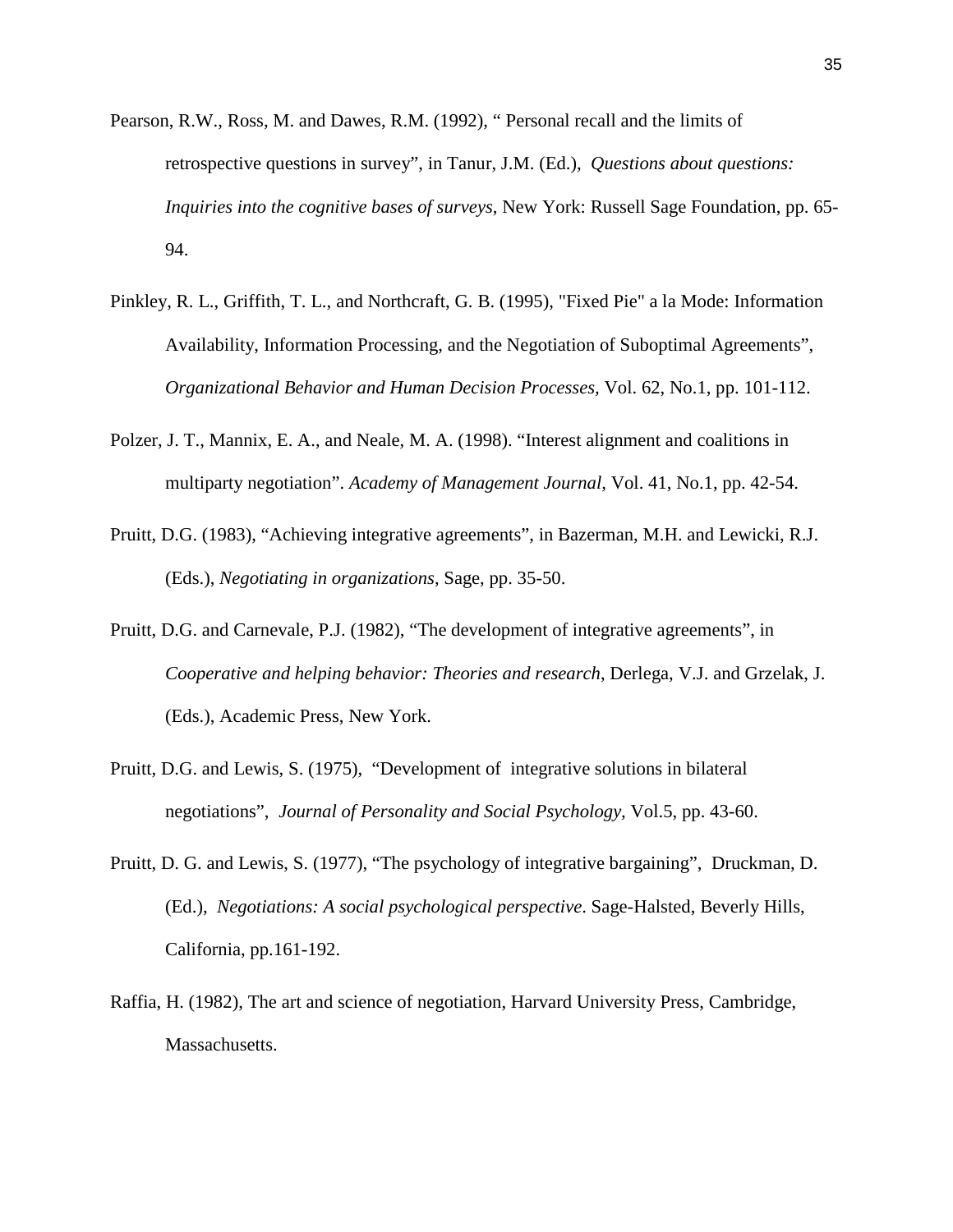- Ritov, I. (1996), "Anchoring in Simulated Competitive Market Negotiation", *Organizational Behavior and Human Decision Processes*, Vol. 67, No. 1, pp. 16-25.
- Schei, V. and Rognes, J. (2005), Small group negotiation: When members differ in motivational orientation. *Small group research*, Vol. 36, No.3, pp. 289-320.
- Schulz, J.W. and Pruitt, D.G.(1978), "The effects of mutual concern on joint welfare", *Journal of experimental social psychology*, Vol. 14, No. 5, pp 480-492.
- Shapiro, D. and Bies, R. (1994), "Threats, bluffs and disclaimers in negotiations.", *Organizational behavior and human decision processes*, Vol. 60, No. 1, pp. 14-35.

Steiner, I. (1972), *Group Processes and Productivity*, Academic Press, New York.

- Sundstrom, E., McIntyre, M., Halfhill, T., and Richards, H. (2000), "Work groups: From the Hawthorne studies to work teams of the 1990s and beyond", *Group Dynamics: Theory, Research, and Practice*, Vol. 4, No. 1, pp. 44-67.
- Ten Velden, F. S., Beersma, B., and De Dreu, C. K. (2007), " Majority and Minority Influence in Group Negotiation: The Moderating Effects of Social Motivation and Decision Rules", *Journal of Applied Psychology,* Vol. 92, No.1, pp. 259-268.
- Thompson, L. (1990), "Negotiation behavior and outcomes: Empirical evidence and theoretical issues", *Psychological bulletin*, Vol. 108, No.3, pp. 515-532.
- Thompson, L. (1991), "Information exchange in negotiation", *Journal of Experimental Social Psychology*, Vol.27, No. 2, pp. 161-179.
- Thompson, L. (2005), *The mind and the heart of the negotiator* , 3rd ed., Prentice-Hall, New Jersey.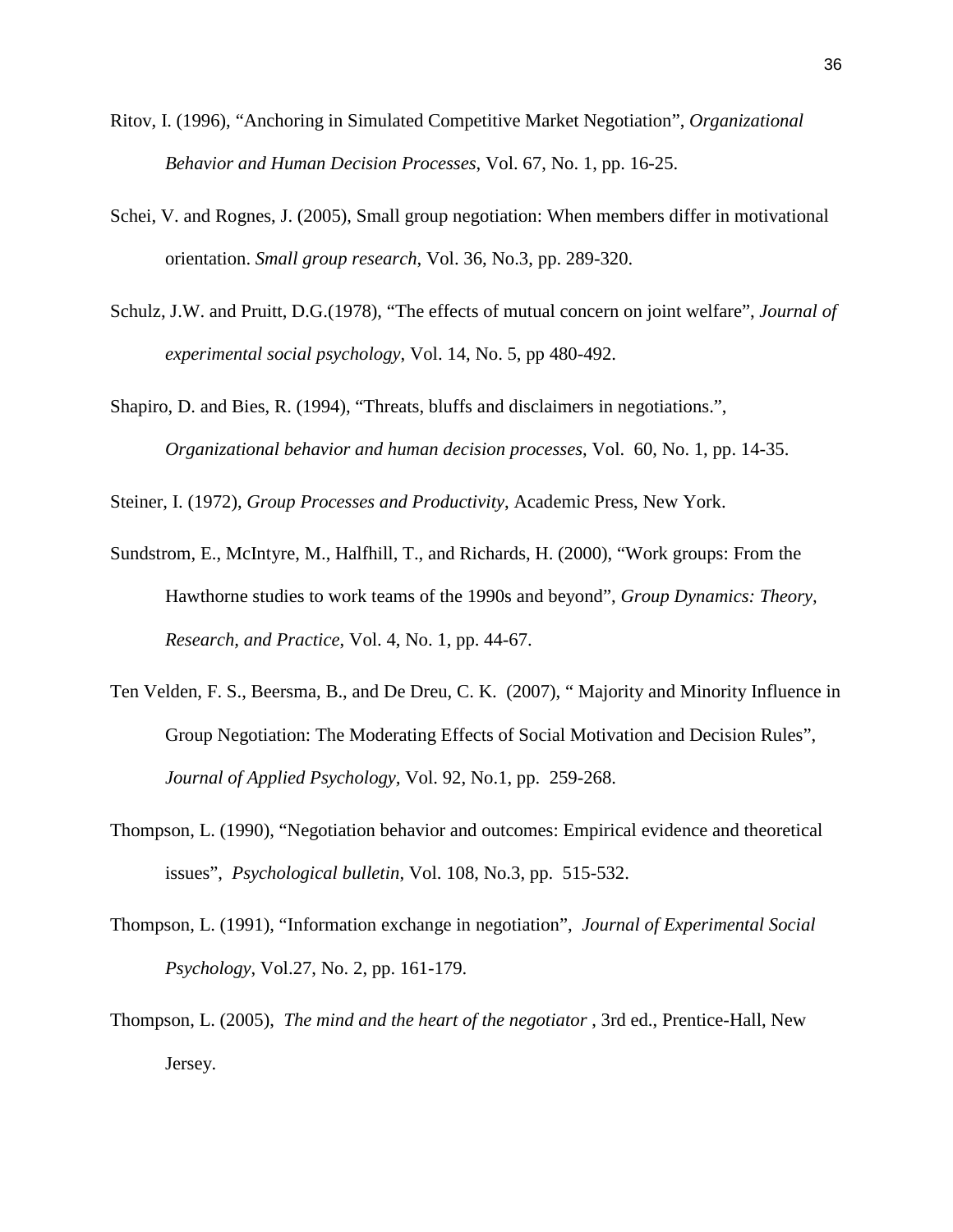Thompson, L. (2006), "*Negotiation Theory and Research",* Psychology Press, New York.

- Thompson, L. and DeHarpport, T. (1994), "Social Judgment, Feedback, and Interpersonal Learning in Negotiation", *Organizational Behavior and Human Decision Processes,* Vol. 58, No. 3, pp. 327-345.
- Thompson, L., and Fox, C. R. (2001), "Negotiation within and between groups in organizations: Levels of Analysis" Turner, M. E. (Ed.), *Groups at Work* Mahwah, Lawrence Erlbaum Associates, New Jersey, pp. 221-266.
- Thompson, L., and Hastie, R. (1990a), "Social perception in negotiation", *Organizational Behavior and Human Decision Processes*, Vol.47, No.1, pp. 98-123.
- Thompson, L., and Hastie, R. (1990b), "Judgment tasks and biases in negotiation", Bazerman, ", M.H., Lewicki, R.J. and Sheppard, B.H. (Eds.), *Research on Negotiation in Organizations*, JAI Press, Greenwich, CT, pp. 31-54.
- Thompson, L., and Hrebec, D. (1996), " Lose-lose agreements in interdependent decision making", *Psychological Bulletin,* Vol. 120, No. 3, pp. 396-409.
- Thompson, L. , Mannix, E. A., and Bazerman, M. H. (1988), " Group negotiation: Effects of decision rule, agenda, and aspiration", *Journal of Personality and Social Psychology*, Vol. 54, No. 1, pp. 86-95.
- Thompson, L., Peterson, E. A, and Brodt, S. (1996), " Team Negotiation: An examination of integrative and distributive bargaining", *Journal of Personality and Social Psychology*, Vol. 70, No. 1, pp. 66-78.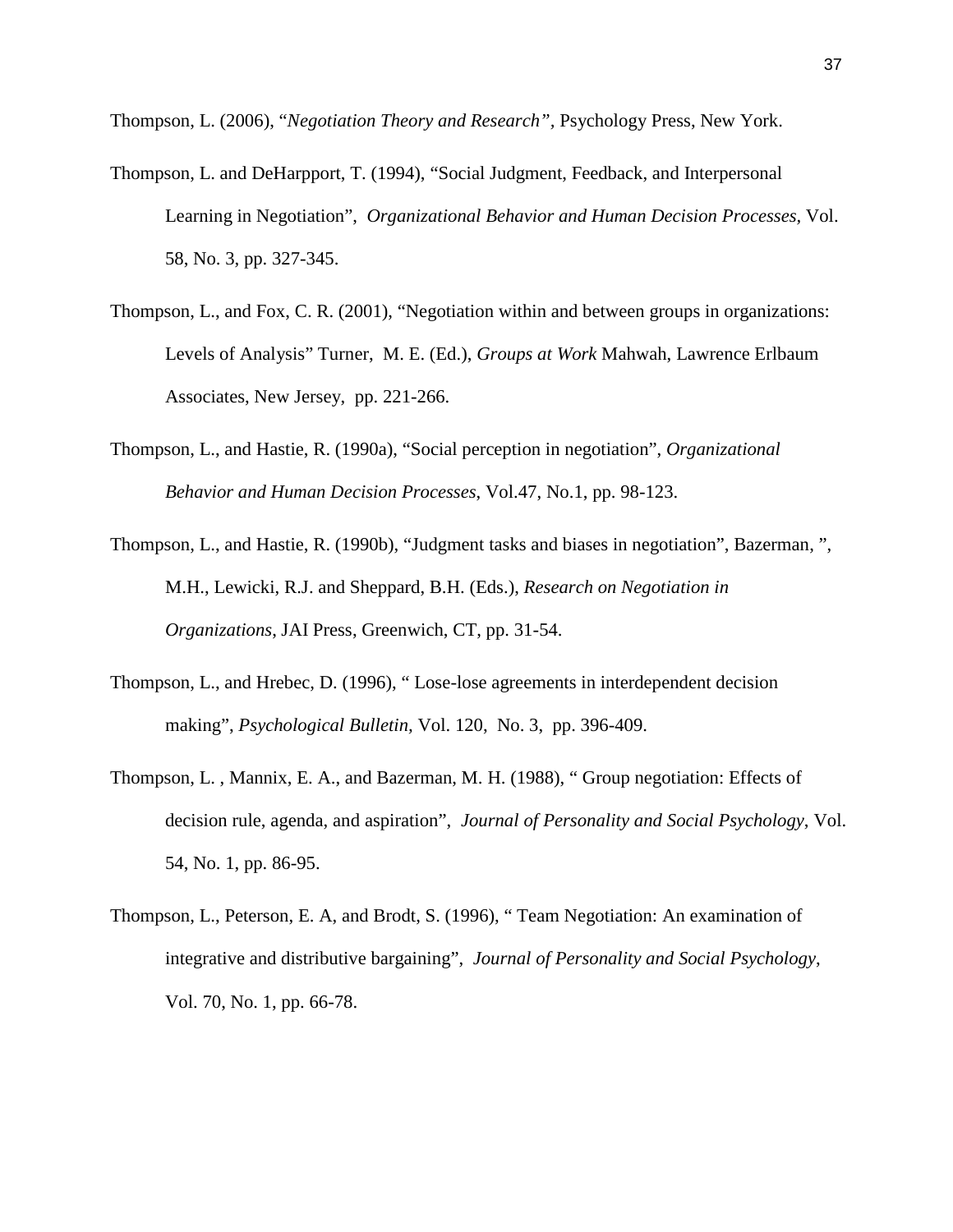- Tripp, T.M. and Sondak, H. (1992), " An evaluation of dependent variables in experimental negotiation studies: Impasse rates and Pareto optimality", *Organizational Behavior and Human Decision Processes*, Vol. 51, pp. 273-295.
- Vodosek, M. (2007), "Intragroup conflict as a mediator between cultural diversity and work group outcomes", *International Journal of Conflict Management,* Vol. 18, No. 4, pp. 345-375.
- [Von Neumann,](http://en.wikipedia.org/wiki/John_von_Neumann) J. and [Morgenstern,](http://en.wikipedia.org/wiki/Oskar_Morgenstern) O. (1944), *Theory of Games and Economic Behavior*, [Princeton University Press.](http://en.wikipedia.org/wiki/Princeton_University_Press)
- Walton, R.E. and Mckersie, R.B. (1965), *A Behavioral Theory of Labor Negotiations: An analysis of a social interaction system,* McGraw-Hill, New York.
- Weingart, L. R., Bennet, R. J., and Brett, J. M. (1993), "The impact of consideration of issues and motivational orientation on group negotiation" *Journal of Applied Psychology*, Vol. 78, pp. 504-517.
- Whyte, G., and Sebenius, J. K. (1997), "The Effect of Multiple Anchors on Anchoring in Individual and Group Judgment", *Organizational Behavior and Human Decision Processes,* Vol. 69, No.1, pp.74-85.
- Yukl, G. A., Malone, Michael P., Hayslip, B., and Pamin, T. A. (1976), "The effects of time pressure and issue settlement order on integrative bargaining", *Sociometry*, Vol. 39, No. 3, pp. 277-281.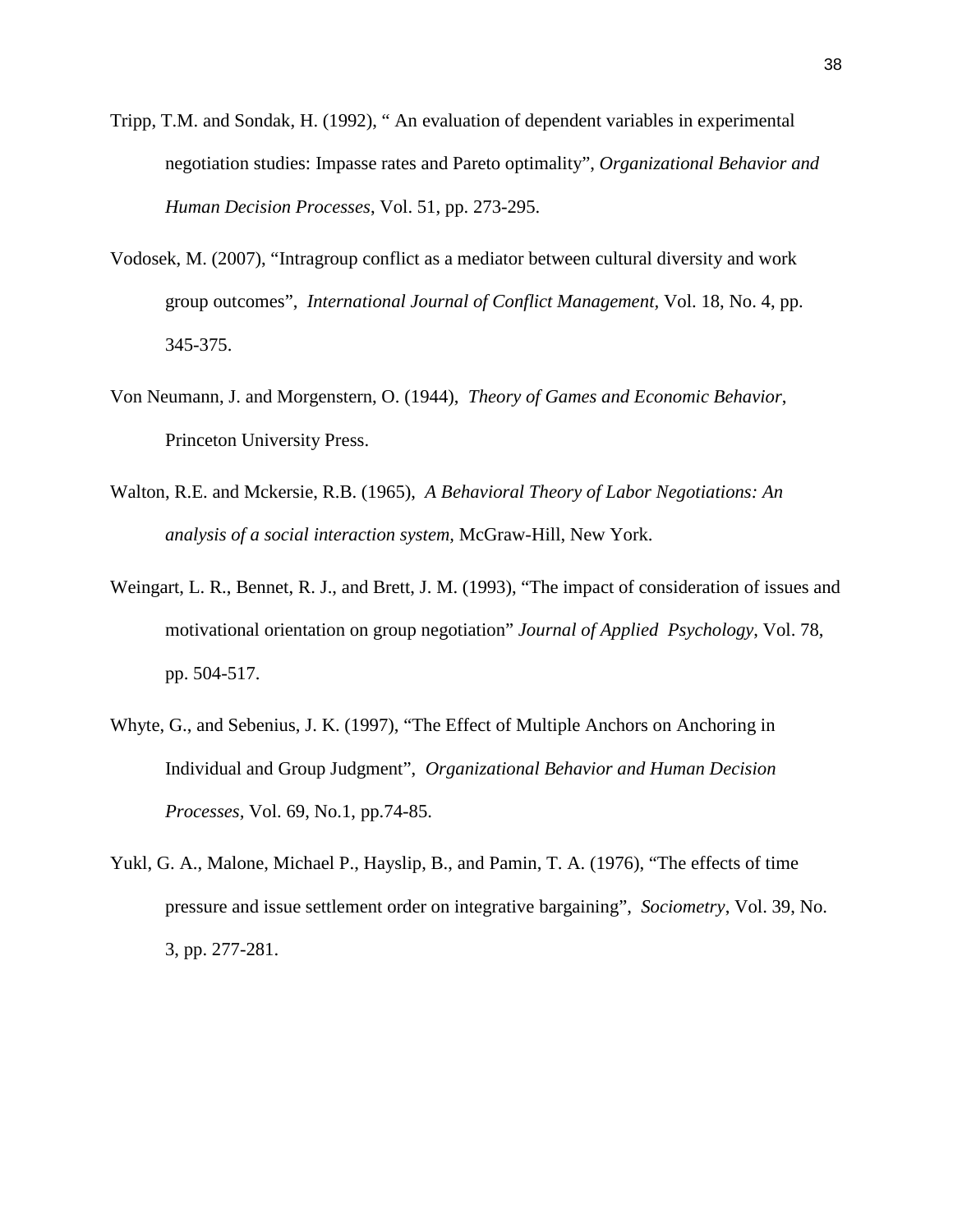|    | Variable                        | M        | <b>SD</b>                   | $\overline{1}$             | $\overline{2}$ | 3 <sup>7</sup>                                   | $\overline{4}$ | 5                                                           | 6 |
|----|---------------------------------|----------|-----------------------------|----------------------------|----------------|--------------------------------------------------|----------------|-------------------------------------------------------------|---|
|    | 1. Group/dyad $a^a$             | 1.48 .50 |                             |                            |                |                                                  |                |                                                             |   |
|    | 2. Economic outcomes            |          | 75.83 8.94 .23 <sup>+</sup> |                            |                |                                                  |                |                                                             |   |
|    | 3. Subjective outcomes          |          |                             | $3.42$ $.46$ $.33*$ $.34*$ |                |                                                  |                |                                                             |   |
|    | 4. Priority information sharing |          |                             | $57.08$ 39.08 $-.31$ * .02 |                | .04                                              |                |                                                             |   |
|    | 5. Degree of fixed pie bias     |          |                             |                            |                | $38.47$ $35.90$ $-.72^*$ $-.22^*$ $-.28^*$ $.16$ |                |                                                             |   |
|    | 6. Procedure                    | 2.09     |                             |                            |                | 1.10 .10 .50* .28 <sup>+</sup> .12               |                | $-37*$                                                      |   |
| 7. | Problem solving                 |          |                             |                            |                |                                                  |                | 3.21 .79 .21 .26 <sup>+</sup> .65 <sup>*</sup> .15 -.16 .15 |   |

Table 1 Means, standard deviations and bivariate correlations

 $a^2$  1 = group 2 = dyad  $p<sub>0</sub>$ ,  $p<sub>0</sub>$ ,  $p<sub>0</sub>$ ,  $p<sub>0</sub>$ ,  $p<sub>0</sub>$ 

# Table 2 MANOVA of the process variables

| Variable                           | Dyad<br>$(n = 29)$ |           | Group<br>$(n = 31)$ |           | df             | $\mathbf F$ | $\eta^2$ $P$ |
|------------------------------------|--------------------|-----------|---------------------|-----------|----------------|-------------|--------------|
| Group/Dyad                         | M                  | <b>SD</b> | M                   | <b>SD</b> | $\overline{4}$ | 19.09       | $.59.00**$ . |
| Priority information sharing 44.83 |                    | 43        | 68.55               | 31.6      | 1              | 5.99        | $.09.02*$    |
| Degree of fixed pie bias           | 12.07              | 21.77     | 63.16               | 28.06     | $\overline{1}$ | 61.48       | $.51.00**$   |
| Procedure                          | 2.21               | 1.14      | 1.98                | 1.06      | 1              | .62         | .01.43       |
| Problem Solving                    | 3.4                | .94       | 3.05                | .60       | 1              | 2.64        | .04.11       |

\* significant  $p < .05$  \*\* significant  $p < .01$ .